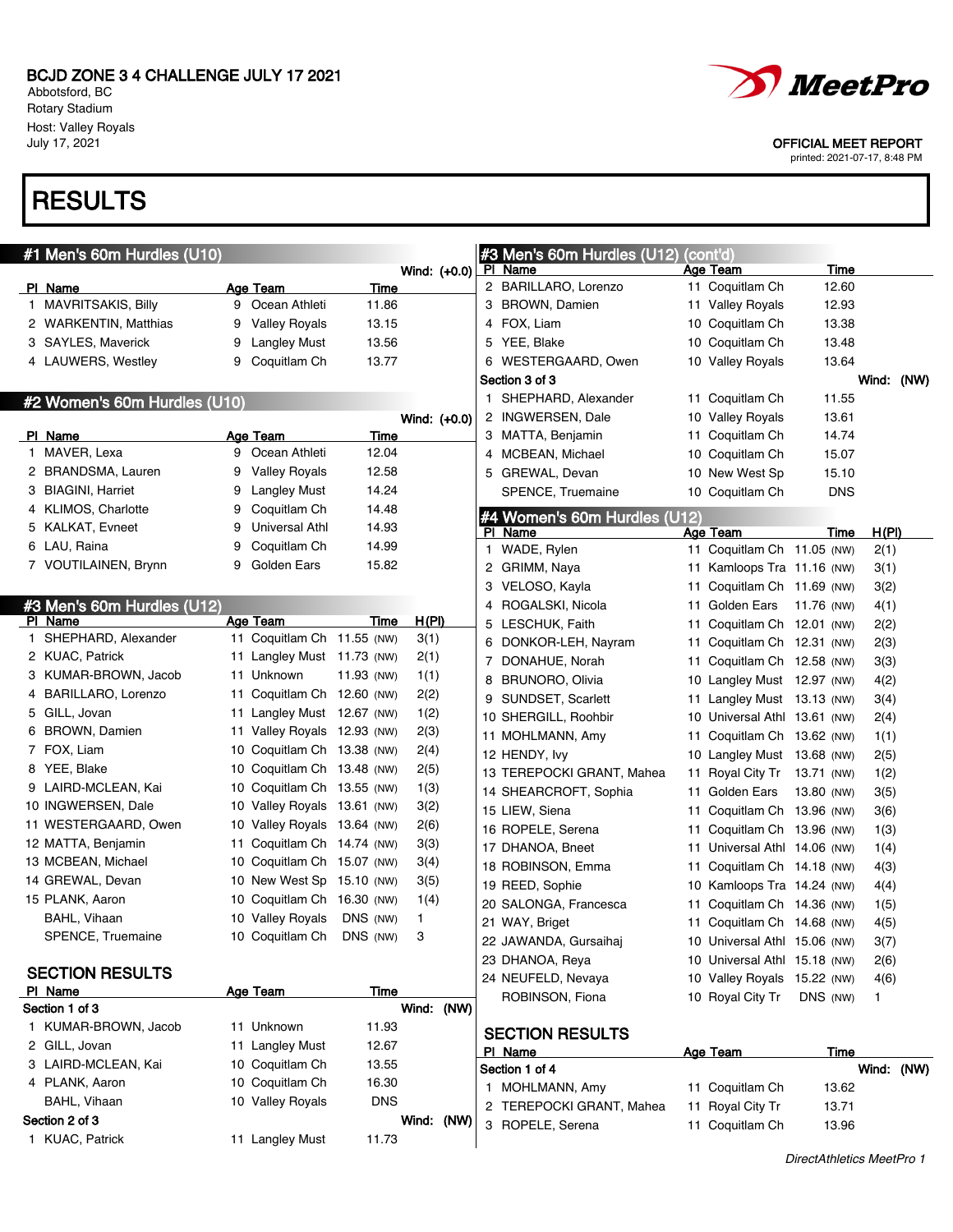Abbotsford, BC Rotary Stadium Host: Valley Royals

# **RESULTS**





July 17, 2021 OFFICIAL MEET REPORT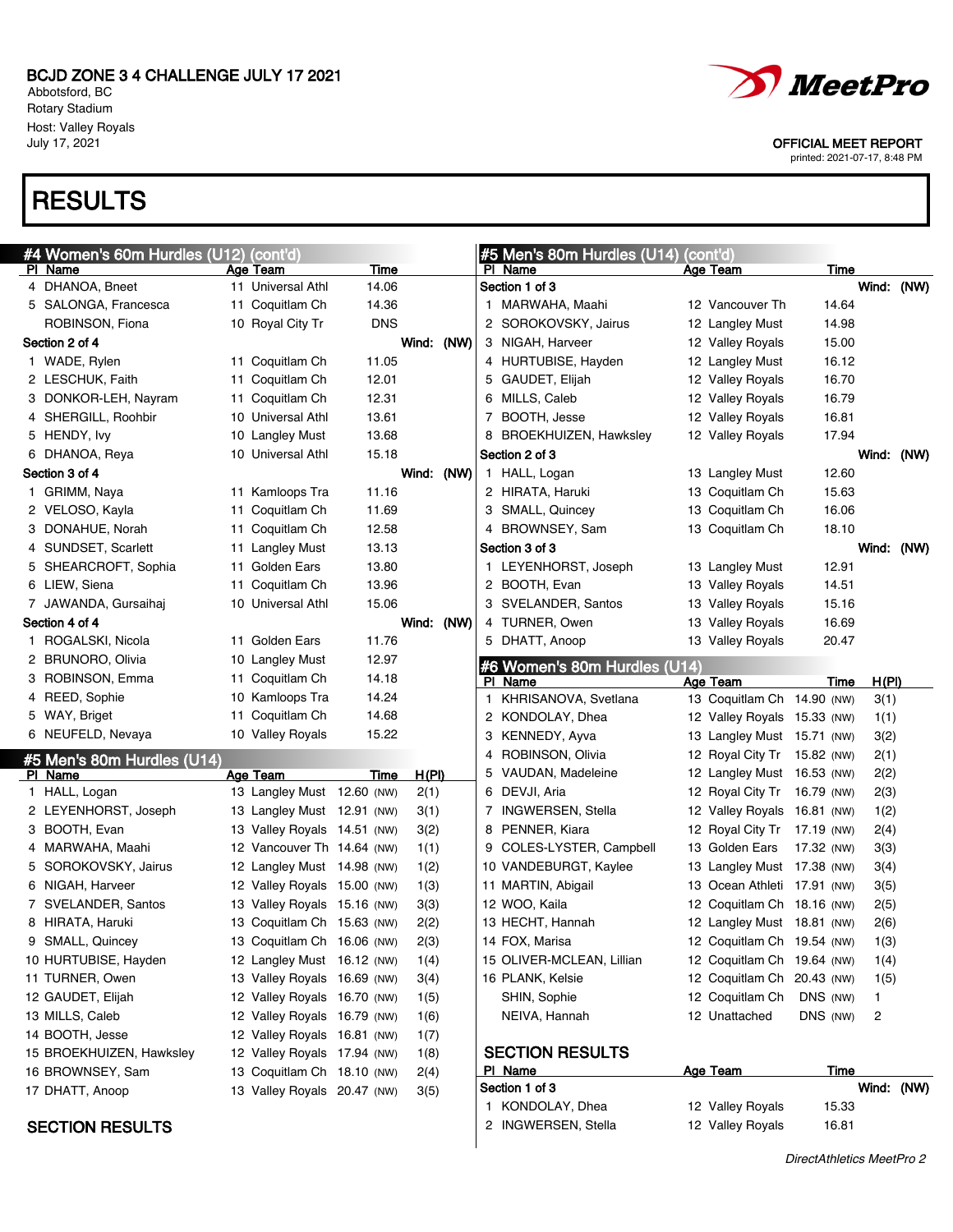Abbotsford, BC Rotary Stadium Host: Valley Royals<br>July 17, 2021

# **RESULTS**



OFFICIAL MEET REPORT

| #6 Women's 80m Hurdles (U14) |    | (cont' <u>d)</u>     |             |            |    | #9 Men's 600 Meters (U12)    | (cont'd) |                    |            |              |
|------------------------------|----|----------------------|-------------|------------|----|------------------------------|----------|--------------------|------------|--------------|
| PI Name                      |    | Age Team             | Time        |            |    | PI Name                      |          | Age Team           | Time       |              |
| 3 FOX, Marisa                |    | 12 Coquitlam Ch      | 19.54       |            |    | 1 SHEPHARD, Alexander        |          | 11 Coquitlam Ch    | 1:58.53    |              |
| 4 OLIVER-MCLEAN, Lillian     |    | 12 Coquitlam Ch      | 19.64       |            |    | 2 JOHNSON, Rex               |          | 11 Valley Royals   | 2:03.83    |              |
| 5 PLANK, Kelsie              |    | 12 Coquitlam Ch      | 20.43       |            |    | 3 MORIN, Justin              |          | 11 Golden Ears     | 2:06.40    |              |
| SHIN, Sophie                 |    | 12 Coquitlam Ch      | <b>DNS</b>  |            |    | 4 GILL, Jovan                |          | 11 Langley Must    | 2:08.04    |              |
| Section 2 of 3               |    |                      |             | Wind: (NW) |    | 5 YEE, Blake                 |          | 10 Coquitlam Ch    | 2:14.44    |              |
| 1 ROBINSON, Olivia           |    | 12 Royal City Tr     | 15.82       |            |    | 6 DEVJI, Kayin               |          | 10 Royal City Tr   | 2:20.45    |              |
| 2 VAUDAN, Madeleine          |    | 12 Langley Must      | 16.53       |            |    | MACDONALD, Finn              |          | 11 Burnaby Strid   | <b>DNS</b> |              |
| 3 DEVJI, Aria                |    | 12 Royal City Tr     | 16.79       |            |    | Section 2 of 2               |          |                    |            |              |
| 4 PENNER, Kiara              |    | 12 Royal City Tr     | 17.19       |            | 1. | <b>KUAC, Patrick</b>         |          | 11 Langley Must    | 2:02.69    |              |
| 5 WOO, Kaila                 |    | 12 Coquitlam Ch      | 18.16       |            |    | 2 EDGERTON, Joshua           |          | 10 Golden Ears     | 2:04.04    |              |
| 6 HECHT, Hannah              |    | 12 Langley Must      | 18.81       |            |    | 3 LAIRD-MCLEAN, Kai          |          | 10 Coquitlam Ch    | 2:10.32    |              |
| NEIVA, Hannah                |    | 12 Unattached        | <b>DNS</b>  |            |    | 4 BROEKHUIZEN, Skye          |          | 10 Valley Royals   | 2:10.65    |              |
| Section 3 of 3               |    |                      |             | Wind: (NW) |    | 5 MUNTENER, Peter            |          | 11 Coquitlam Ch    | 2:13.23    |              |
| 1 KHRISANOVA, Svetlana       |    | 13 Coquitlam Ch      | 14.90       |            |    | 6 GARDIYA, Gayuth            |          | 10 Universal Athl  | 2:13.43    |              |
| 2 KENNEDY, Ayva              |    | 13 Langley Must      | 15.71       |            |    | 7 WESTERGAARD, Owen          |          | 10 Valley Royals   | 2:17.14    |              |
| 3 COLES-LYSTER, Campbell     |    | 13 Golden Ears       | 17.32       |            |    | 8 FOX, Liam                  |          | 10 Coquitlam Ch    | 2:34.33    |              |
| 4 VANDEBURGT, Kaylee         |    | 13 Langley Must      | 17.38       |            |    | #10 Women's 600 Meters (U12) |          |                    |            |              |
| 5 MARTIN, Abigail            |    | 13 Ocean Athleti     | 17.91       |            |    | PI Name                      |          | Age Team           | Time       | <u>H(PI)</u> |
| #7 Men's 600 Meters (U10)    |    |                      |             |            | 1. | WADE, Rylen                  |          | 11 Coquitlam Ch    | 1:50.00    | 1(1)         |
| PI Name                      |    | Age Team             | Time        |            |    | 2 GRIMM, Naya                |          | 11 Kamloops Tra    | 2:02.41    | 2(1)         |
| 1 LOUWERSE, James            |    | 9 Langley Must       | 2:13.17     |            |    | 3 DONAHUE, Norah             |          | 11 Coquitlam Ch    | 2:04.14    | 1(2)         |
| 2 MCCUTCHEON, Arrow          | 9  | AirBlastoff Lio      | 2:20.98     |            |    | 4 BRUNORO, Olivia            |          | 10 Langley Must    | 2:04.28    | 2(2)         |
| 3 WARKENTIN, Matthias        | 9  | <b>Valley Royals</b> | 2:23.89     |            |    | 5 CROWLEY, Isla              |          | 11 Langley Must    | 2:07.83    | 1(3)         |
| 4 HILDEBRAND, Judah          | 9  | Golden Ears          | 2:30.54     |            |    | 6 VELOSO, Kayla              |          | 11 Coquitlam Ch    | 2:08.51    | 1(4)         |
|                              |    |                      |             |            |    | 7 FORSYTH, Emily             |          | 11 Royal City Tr   | 2:08.63    | 1(5)         |
| #9 Men's 600 Meters (U12)    |    |                      |             |            |    | 8 SHEARCROFT, Sophia         |          | 11 Golden Ears     | 2:13.55    | 2(3)         |
| PI Name                      |    | <b>Age Team</b>      | <b>Time</b> | H(PI)      |    | 9 KASSEL, Amelia             |          | 11 Valley Royals   | 2:14.91    | 2(4)         |
| SHEPHARD, Alexander          |    | 11 Coquitlam Ch      | 1:58.53     | 1(1)       |    | 10 SHERGILL, Roohbir         |          | 10 Universal Athl  | 2:15.20    | 1(6)         |
| 2 KUAC, Patrick              |    | 11 Langley Must      | 2:02.69     | 2(1)       |    | 11 NEUFELD, Nevaya           |          | 10 Valley Royals   | 2:17.95    | 1(7)         |
| 3 JOHNSON, Rex               |    | 11 Valley Royals     | 2:03.83     | 1(2)       |    | 12 REED, Sophie              |          | 10 Kamloops Tra    | 2:18.06    | 2(5)         |
| 4 EDGERTON, Joshua           | 10 | Golden Ears          | 2:04.04     | 2(2)       |    | 13 ROBINSON, Fiona           |          | 10 Royal City Tr   | 2:18.19    | 2(6)         |
| 5 MORIN, Justin              | 11 | Golden Ears          | 2:06.40     | 1(3)       |    | 14 SHULBA, Avery             |          | 10 Valley Royals   | 2:19.11    | 1(8)         |
| 6 GILL, Jovan                |    | 11 Langley Must      | 2:08.04     | 1(4)       |    | 15 LEUNG, Hilary             |          | 10 Burnaby Strid   | 2:44.11    | 2(7)         |
| 7 LAIRD-MCLEAN, Kai          | 10 | Coquitlam Ch         | 2:10.32     | 2(3)       |    | MCCUTCHEON, Kaia-Rain        |          | 11 AirBlastoff Lio | <b>DNF</b> | 2            |
| 8 BROEKHUIZEN, Skye          | 10 | <b>Valley Royals</b> | 2:10.65     | 2(4)       |    |                              |          |                    |            |              |
| 9 MUNTENER, Peter            |    | 11 Coquitlam Ch      | 2:13.23     | 2(5)       |    | <b>SECTION RESULTS</b>       |          |                    |            |              |
| 10 GARDIYA, Gayuth           |    | 10 Universal Athl    | 2:13.43     | 2(6)       |    | PI Name                      |          | Age Team           | Time       |              |
| 11 YEE, Blake                | 10 | Coquitlam Ch         | 2:14.44     | 1(5)       |    | Section 1 of 2               |          |                    |            |              |
| 12 WESTERGAARD, Owen         |    | 10 Valley Royals     | 2:17.14     | 2(7)       |    | 1 WADE, Rylen                |          | 11 Coquitlam Ch    | 1:50.00    |              |
| 13 DEVJI, Kayin              |    | 10 Royal City Tr     | 2:20.45     | 1(6)       |    | 2 DONAHUE, Norah             |          | 11 Coquitlam Ch    | 2:04.14    |              |
| 14 FOX, Liam                 |    | 10 Coquitlam Ch      | 2:34.33     | 2(8)       |    | 3 CROWLEY, Isla              |          | 11 Langley Must    | 2:07.83    |              |
| MACDONALD, Finn              |    | 11 Burnaby Strid     | <b>DNS</b>  | 1          |    | 4 VELOSO, Kayla              |          | 11 Coquitlam Ch    | 2:08.51    |              |
|                              |    |                      |             |            |    | 5 FORSYTH, Emily             |          | 11 Royal City Tr   | 2:08.63    |              |
| <b>SECTION RESULTS</b>       |    |                      |             |            |    | 6 SHERGILL, Roohbir          |          | 10 Universal Athl  | 2:15.20    |              |
| PI Name                      |    | <b>Age Team</b>      | <u>Time</u> |            |    | 7 NEUFELD, Nevaya            |          | 10 Valley Royals   | 2:17.95    |              |
| Section 1 of 2               |    |                      |             |            |    | 8 SHULBA, Avery              |          | 10 Valley Royals   | 2:19.11    |              |
|                              |    |                      |             |            |    |                              |          |                    |            |              |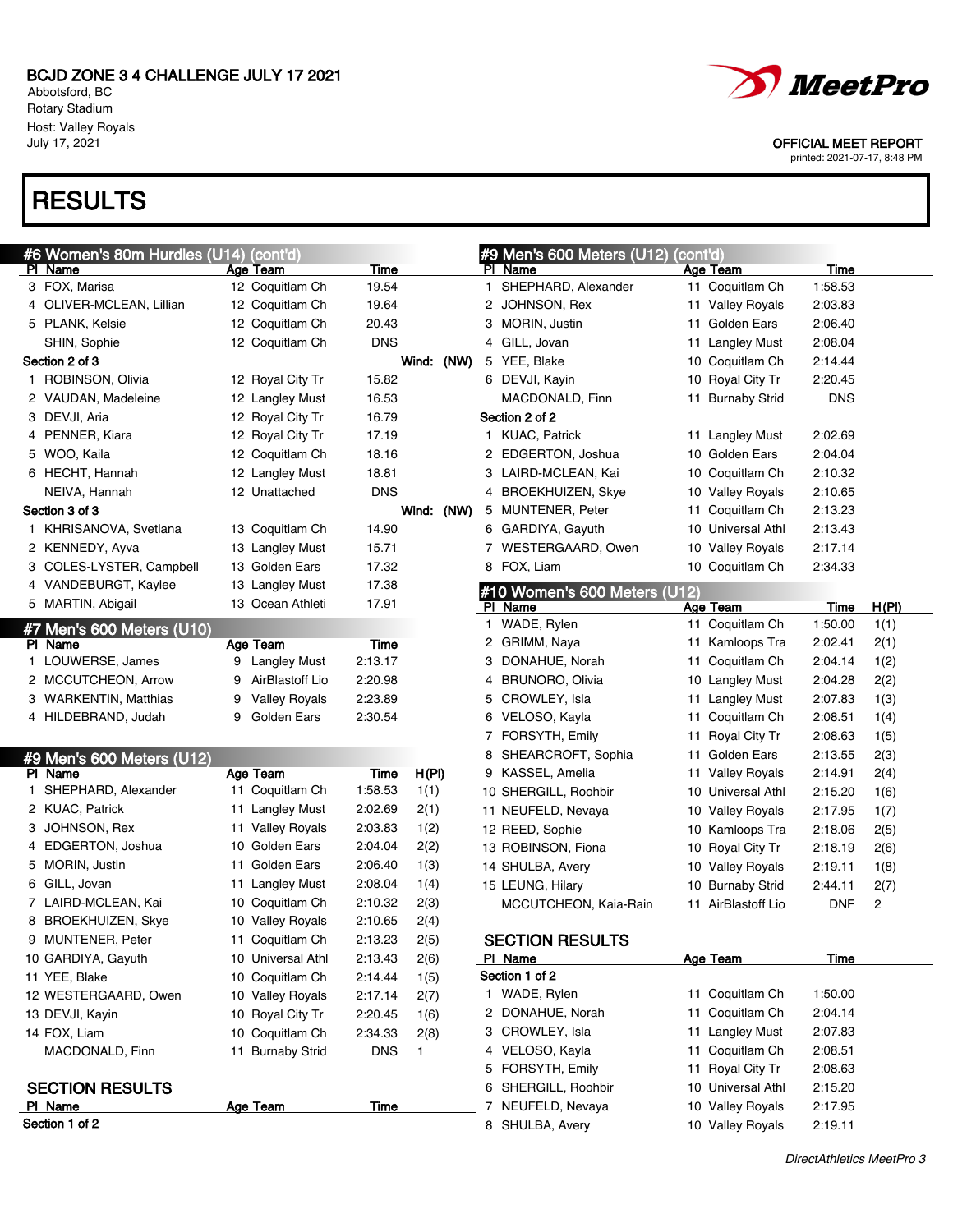Abbotsford, BC Rotary Stadium Host: Valley Royals<br>July 17, 2021

# **RESULTS**

| #10 Women's 600 Meters (U12) (cont'd)<br>PI Name | <b>Age Team</b>             | <b>Time</b>     |       | #11 Men's 800 Meters (U14)<br>PI Name        | (cont'd)<br><b>Age Team</b> | Time        |       |
|--------------------------------------------------|-----------------------------|-----------------|-------|----------------------------------------------|-----------------------------|-------------|-------|
| Section 2 of 2                                   |                             |                 |       | Section 2 of 2                               |                             |             |       |
| 1 GRIMM, Naya                                    | 11 Kamloops Tra             | 2:02.41         |       | 1 SIMMONDS, Riley                            | 13 Valley Royals            | 2:25.42     |       |
| 2 BRUNORO, Olivia                                | <b>Langley Must</b><br>10   | 2:04.28         |       | 2 BABENKO, Alexandr                          | 13 Unattached B             | 2:27.13     |       |
| 3 SHEARCROFT, Sophia                             | 11 Golden Ears              | 2:13.55         |       | 3 SUTTON, Damian                             | 12 Valley Royals            | 2:33.76     |       |
| 4 KASSEL, Amelia                                 | <b>Valley Royals</b><br>11  | 2:14.91         |       | 4 GILFILLAN, Carter                          | 13 Langley Must             | 2:38.88     |       |
| 5 REED, Sophie                                   | Kamloops Tra<br>10          | 2:18.06         |       | 5 THEUNISSEN, Luke                           | 13 Golden Ears              | 2:43.70     |       |
| 6 ROBINSON, Fiona                                | Royal City Tr<br>10         | 2:18.19         |       | NIGAH, Harveer<br>6                          | 12 Valley Royals            | 2:44.73     |       |
| 7 LEUNG, Hilary                                  | <b>Burnaby Strid</b><br>10  | 2:44.11         |       | 7 KASSEL, Jonah                              | 13 Valley Royals            | 2:45.94     |       |
| MCCUTCHEON, Kaia-Rain                            | AirBlastoff Lio<br>11       | <b>DNF</b>      |       | 8 MILLS, Caleb                               | 12 Valley Royals            | 2:46.39     |       |
|                                                  |                             |                 |       | 9 MORELAND, Finn                             | 12 Royal City Tr            | 3:05.43     |       |
| #11 Men's 800 Meters (U14)                       |                             |                 |       | 10 PITZEY, Jacob                             | 13 Golden Ears              | 3:05.74     |       |
| PI Name                                          | Age Team<br>13 Unattached B | Time<br>2:12.01 | H(PI) | TSOK, Matthew                                | 12 Coquitlam Ch             | <b>DNS</b>  |       |
| 1 MAGDALINSKI, Tyler                             |                             |                 | 1(1)  |                                              |                             |             |       |
| 2 SIMMONDS, Riley<br>3 BABENKO, Alexandr         | 13 Valley Royals            | 2:25.42         | 2(1)  | #12 Women's 800 Meters (U14)                 |                             |             |       |
|                                                  | 13 Unattached B             | 2:27.13         | 2(2)  | PI Name                                      | Age Team                    | Time        | H(PI) |
| 4 SUTTON, Damian                                 | 12 Valley Royals            | 2:33.76         | 2(3)  | 1 SMITH, Alexia                              | 12 Valley Royals            | 2:37.62     | 2(1)  |
| 5 MARWAHA, Maahi                                 | 12 Vancouver Th             | 2:34.62         | 1(2)  | 2 BUITELAAR, Adrianna                        | 13 Valley Royals            | 2:37.71     | 1(1)  |
| 6 CANALES, Keenen                                | 12 Golden Ears              | 2:36.35         | 1(3)  | 3 FORSYTH, Ava                               | 13 Royal City Tr            | 2:39.12     | 1(2)  |
| 7 GILFILLAN, Carter                              | 13 Langley Must             | 2:38.88         | 2(4)  | 4 SUOMI, Karys                               | Unattached B<br>13          | 2:44.72     | 2(2)  |
| 8 HURTUBISE, Hayden                              | 12 Langley Must             | 2:39.76         | 1(4)  | 5 GRACIA, Mia                                | 12 Royal City Tr            | 2:49.59     | 1(3)  |
| 9 TURNER, Owen                                   | 13 Valley Royals            | 2:42.30         | 1(5)  | 6 DEVJI, Aria                                | 12 Royal City Tr            | 2:52.06     | 2(3)  |
| 10 THEUNISSEN, Luke                              | 13 Golden Ears              | 2:43.70         | 2(5)  | 7 MANN, Upneet                               | 12 AirBlastoff Lio          | 2:52.67     | 1(4)  |
| 11 NIGAH, Harveer                                | 12 Valley Royals            | 2:44.73         | 2(6)  | 8 MACDONALD, Brora                           | 12 Burnaby Strid            | 2:56.56     | 2(4)  |
| 12 BROWNSEY, Sam                                 | 13 Coquitlam Ch             | 2:44.93         | 1(6)  | 9 WOO, Kaila                                 | 12 Coquitlam Ch             | 2:57.51     | 2(5)  |
| 13 KASSEL, Jonah                                 | 13 Valley Royals            | 2:45.94         | 2(7)  | 10 RUSAKOV-SUAREZ, Anastasia 12 Coquitlam Ch |                             | 2:57.59     | 2(6)  |
| 14 MILLS, Caleb                                  | 12 Valley Royals            | 2:46.39         | 2(8)  | 11 PENG, Elizabeth                           | 12 Coquitlam Ch             | 2:58.82     | 2(7)  |
| 15 GAUDET, Elijah                                | 12 Valley Royals            | 2:49.97         | 1(7)  | 12 ABHARI, Cleopatra                         | 13 Coquitlam Ch             | 3:02.27     | 1(5)  |
| 16 PLOUFFE, Ambrose                              | 12 Coquitlam Ch             | 3:00.63         | 1(8)  | 13 MANDIGO, Lillian                          | 12 Valley Royals            | 3:03.75     | 1(6)  |
| 17 MEAGHER, Kaden                                | 13 Langley Must             | 3:03.20         | 1(9)  | 14 ROBINSON, Olivia                          | 12 Royal City Tr            | 3:14.98     | 2(8)  |
| 18 BROEKHUIZEN, Hawksley                         | 12 Valley Royals            | 3:04.03         | 1(10) | 15 OLIVER-MCLEAN, Lillian                    | 12 Coquitlam Ch             | 3:18.69     | 1(7)  |
| 19 MORELAND, Finn                                | 12 Royal City Tr            | 3:05.43         | 2(9)  | 16 HORYCHUN, Sylvie                          | 12 Burnaby Strid            | 3:30.84     | 1(8)  |
| 20 PITZEY, Jacob                                 | 13 Golden Ears              | 3:05.74         | 2(10) | 17 FOX, Marisa                               | 12 Coquitlam Ch             | 3:31.86     | 2(9)  |
| <b>TSOK, Matthew</b>                             | 12 Coquitlam Ch             | <b>DNS</b>      | 2     | 18 PLANK, Kelsie                             | 12 Coquitlam Ch             | 3:44.36     | 1(9)  |
|                                                  |                             |                 |       | TSOK, Madeleine                              | 12 Coquitlam Ch             | DQ          | 2     |
| <b>SECTION RESULTS</b>                           |                             |                 |       | HALWAS, Jasmine                              | 13 Valley Royals            | <b>DNS</b>  | 1     |
| PI Name                                          | <b>Age Team</b>             | Time            |       |                                              |                             |             |       |
| Section 1 of 2                                   |                             |                 |       | <b>SECTION RESULTS</b>                       |                             |             |       |
| 1 MAGDALINSKI, Tyler                             | 13 Unattached B             | 2:12.01         |       | PI Name                                      | <b>Age Team</b>             | <b>Time</b> |       |
| 2 MARWAHA, Maahi                                 | 12 Vancouver Th             | 2:34.62         |       | Section 1 of 2                               |                             |             |       |
| 3 CANALES, Keenen                                | 12 Golden Ears              | 2:36.35         |       | 1 BUITELAAR, Adrianna                        | 13 Valley Royals            | 2:37.71     |       |
| 4 HURTUBISE, Hayden                              | 12 Langley Must             | 2:39.76         |       | 2 FORSYTH, Ava                               | 13 Royal City Tr            | 2:39.12     |       |
| 5 TURNER, Owen                                   | 13 Valley Royals            | 2:42.30         |       | 3 GRACIA, Mia                                | 12 Royal City Tr            | 2:49.59     |       |
| 6 BROWNSEY, Sam                                  | Coquitlam Ch<br>13          | 2:44.93         |       | 4 MANN, Upneet                               | 12 AirBlastoff Lio          | 2:52.67     |       |
| 7 GAUDET, Elijah                                 | 12 Valley Royals            | 2:49.97         |       | 5 ABHARI, Cleopatra                          | 13 Coquitlam Ch             | 3:02.27     |       |
| 8 PLOUFFE, Ambrose                               | 12 Coquitlam Ch             | 3:00.63         |       | 6 MANDIGO, Lillian                           | 12 Valley Royals            | 3:03.75     |       |
| 9 MEAGHER, Kaden                                 | 13 Langley Must             | 3:03.20         |       | OLIVER-MCLEAN, Lillian<br>7                  | 12 Coquitlam Ch             | 3:18.69     |       |
| 10 BROEKHUIZEN, Hawksley                         | 12 Valley Royals            | 3:04.03         |       | 8 HORYCHUN, Sylvie                           | 12 Burnaby Strid            | 3:30.84     |       |
|                                                  |                             |                 |       |                                              |                             |             |       |



OFFICIAL MEET REPORT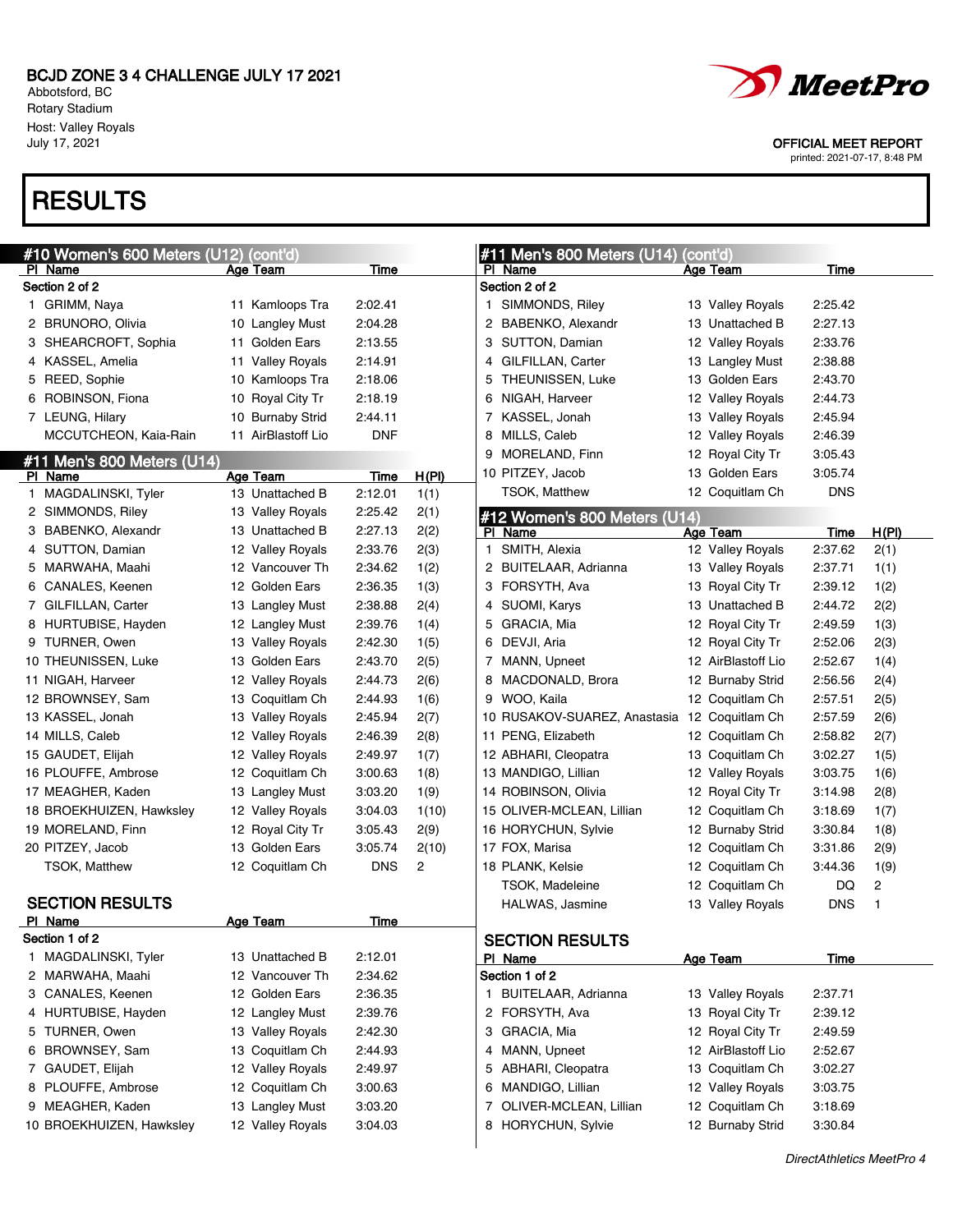Abbotsford, BC Rotary Stadium Host: Valley Royals

# **RESULTS**





July 17, 2021 OFFICIAL MEET REPORT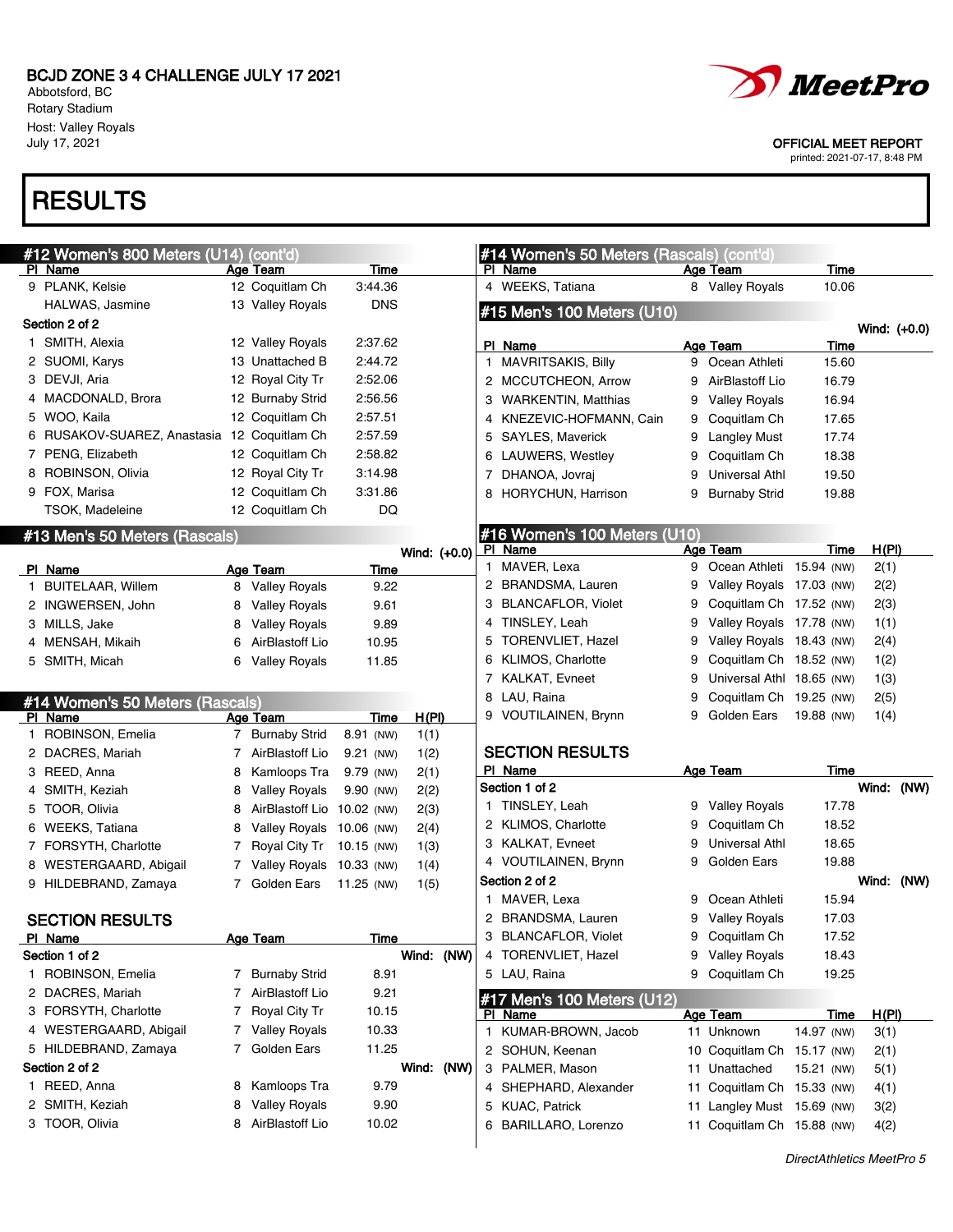Abbotsford, BC Rotary Stadium Host: Valley Royals<br>July 17, 2021

# **RESULTS**



OFFICIAL MEET REPORT

| #17 Men's 100 Meters (U12) (cont'd) |                               |            |            | $\#$ 17 Men's 100 Meters (U12)          | (cont'd)                                                   |            |                      |
|-------------------------------------|-------------------------------|------------|------------|-----------------------------------------|------------------------------------------------------------|------------|----------------------|
| PI Name                             | Age Team                      | Time       | H(PI)      | PI Name                                 | Age Team                                                   | Time       |                      |
| 7 SUTHERLAND, Logan                 | 11 Valley Royals 15.97 (NW)   |            | 5(2)       | 1 KUMAR-BROWN, Jacob                    | 11 Unknown                                                 | 14.97      |                      |
| 8 SOMBILON, Abram                   | 10 Burnaby Strid 15.97 (NW)   |            | 2(2)       | 2 KUAC, Patrick                         | 11 Langley Must                                            | 15.69      |                      |
| 9 DELA CRUZ, Christhony             | 11 AirBlastoff Lio 15.99 (NW) |            | 5(3)       | 3 INGWERSEN, Dale                       | 10 Valley Royals                                           | 16.70      |                      |
| 10 MORIN, Justin                    | 11 Golden Ears                | 16.26 (NW) | 4(3)       | 4 PLOUFFE, Emerson                      | 10 Coquitlam Ch                                            | 16.85      |                      |
| 11 EDGERTON, Joshua                 | 10 Golden Ears                | 16.28 (NW) | 5(4)       | 5 DEVJI, Kayin                          | 10 Royal City Tr                                           | 17.31      |                      |
| 12 JOHNSON, Rex                     | 11 Valley Royals 16.34 (NW)   |            | 1(1)       | 6 FOX, Liam                             | 10 Coquitlam Ch                                            | 17.46      |                      |
| 13 GILL, Jovan                      | 11 Langley Must 16.34 (NW)    |            | 4(4)       | 7 HUBLER, Mateus                        | 10 Royal City Tr                                           | 18.25      |                      |
| 14 SOMBILON, Cohen                  | 11 Burnaby Strid 16.58 (NW)   |            | 2(3)       | Section 4 of 5                          |                                                            |            | Wind: (NW)           |
| 15 GARDIYA, Gayuth                  | 10 Universal Athl 16.69 (NW)  |            | 2(4)       | 1 SHEPHARD, Alexander                   | 11 Coquitlam Ch                                            | 15.33      |                      |
| 16 INGWERSEN, Dale                  | 10 Valley Royals 16.70 (NW)   |            | 3(3)       | 2 BARILLARO, Lorenzo                    | 11 Coquitlam Ch                                            | 15.88      |                      |
| 17 BAHL, Vihaan                     | 10 Valley Royals 16.70 (NW)   |            | 4(5)       | 3 MORIN, Justin                         | 11 Golden Ears                                             | 16.26      |                      |
| 18 MCBEAN, Michael                  | 10 Coquitlam Ch 16.77 (NW)    |            | 1(2)       | 4 GILL, Jovan                           | 11 Langley Must                                            | 16.34      |                      |
| 19 MATTA, Benjamin                  | 11 Coquitlam Ch 16.78 (NW)    |            | 1(3)       | 5 BAHL, Vihaan                          | 10 Valley Royals                                           | 16.70      |                      |
| 20 BROWN, Damien                    | 11 Valley Royals 16.83 (NW)   |            | 4(6)       | 6 BROWN, Damien                         | 11 Valley Royals                                           | 16.83      |                      |
| 21 PLOUFFE, Emerson                 | 10 Coquitlam Ch 16.85 (NW)    |            | 3(4)       | Section 5 of 5                          |                                                            |            | Wind: (NW)           |
| 22 WESTERGAARD, Owen                | 10 Valley Royals 17.14 (NW)   |            | 1(4)       | 1 PALMER, Mason                         | 11 Unattached                                              | 15.21      |                      |
| 23 DEVJI, Kayin                     | 10 Royal City Tr 17.31 (NW)   |            | 3(5)       | 2 SUTHERLAND, Logan                     | 11 Valley Royals                                           | 15.97      |                      |
| 24 MACDONALD, Finn                  | 11 Burnaby Strid 17.46 (NW)   |            | 2(5)       | 3 DELA CRUZ, Christhony                 | 11 AirBlastoff Lio                                         | 15.99      |                      |
| 25 FOX, Liam                        | 10 Coquitlam Ch 17.46 (NW)    |            | 3(6)       | 4 EDGERTON, Joshua                      | 10 Golden Ears                                             | 16.28      |                      |
| 26 GREWAL, Devan                    | 10 New West Sp 17.60 (NW)     |            | 5(5)       | 5 GREWAL, Devan                         | 10 New West Sp                                             | 17.60      |                      |
| 27 SMIGELSKI, Gabriel               | 11 Coquitlam Ch 17.80 (NW)    |            | 2(6)       | 6 SMITH, Malachi                        | 10 Valley Royals                                           | 22.51      |                      |
| 28 HUBLER, Mateus                   | 10 Royal City Tr 18.25 (NW)   |            | 3(7)       | DANN, Cruz                              | 11 Unattached B                                            | <b>DNS</b> |                      |
| 29 FERNANDO, Rithik                 | 10 Universal Athl 18.31 (NW)  |            | 1(5)       |                                         |                                                            |            |                      |
|                                     |                               |            |            |                                         |                                                            |            |                      |
| 30 PLANK, Aaron                     | 10 Coquitlam Ch 20.14 (NW)    |            | 1(6)       | #18 Women's 100 Meters (U12)<br>PI Name | Age Team                                                   | Time       |                      |
| 31 SMITH, Malachi                   | 10 Valley Royals 22.51 (NW)   |            | 5(6)       | 1 WADE, Rylen                           | 11 Coquitlam Ch 14.23 (NW)                                 |            | <u>H(PI)</u><br>4(1) |
| SPENCE, Truemaine                   | 10 Coquitlam Ch               | DNS (NW)   | 1.         | 2 GRIMM, Naya                           | 11 Kamloops Tra 14.38 (NW)                                 |            | 4(2)                 |
| DANN, Cruz                          | 11 Unattached B               | DNS (NW)   | 5          | 3<br>ROGALSKI, Nicola                   | 11 Golden Ears                                             | 15.15 (NW) | 3(1)                 |
|                                     |                               |            |            | CROWLEY, Isla<br>4                      | 11 Langley Must 15.35 (NW)                                 |            | 1(1)                 |
| <b>SECTION RESULTS</b>              |                               |            |            | 5 SABATINE, Amy                         | 11 Unattached B 15.36 (NW)                                 |            | 3(2)                 |
| PI Name                             | <b>Age Team</b>               | Time       |            | 6 LESCHUK, Faith                        | 11 Coquitlam Ch 15.38 (NW)                                 |            | 2(1)                 |
| Section 1 of 5                      |                               |            | Wind: (NW) | 7 SALONGA, Francesca                    | 11 Coquitlam Ch 15.46 (NW)                                 |            | 3(3)                 |
| 1 JOHNSON, Rex                      | 11 Valley Royals              | 16.34      |            | 8 OBAZUGHANMWEN, Faith                  | 11 Universal Athl 15.54 (NW)                               |            | 1(2)                 |
| 2 MCBEAN, Michael                   | 10 Coquitlam Ch               | 16.77      |            | DONAHUE, Norah<br>9                     | 11 Coquitlam Ch 15.80 (NW)                                 |            | 5(1)                 |
| 3 MATTA, Benjamin                   | 11 Coquitlam Ch               | 16.78      |            | 10 VELOSO, Kayla                        | 11 Coquitlam Ch 15.92 (NW)                                 |            | 3(4)                 |
| WESTERGAARD, Owen                   | 10 Valley Royals              | 17.14      |            | 11 DONKOR-LEH, Nayram                   | 11 Coquitlam Ch 16.00 (NW)                                 |            | 1(3)                 |
| 5 FERNANDO, Rithik                  | 10 Universal Athl             | 18.31      |            | 12 BURT, Willa                          | 10 Burnaby Strid 16.03 (NW)                                |            |                      |
| 6 PLANK, Aaron                      | 10 Coquitlam Ch               | 20.14      |            | 13 MCCUTCHEON, Kaia-Rain                | 11 AirBlastoff Lio 16.09 (NW)                              |            | 3(5)<br>1(4)         |
| SPENCE, Truemaine                   | 10 Coquitlam Ch               | <b>DNS</b> |            | 14 ROBINSON, Vivienne                   | 10 Burnaby Strid 16.13 (NW)                                |            | 1(5)                 |
| Section 2 of 5                      |                               |            | Wind: (NW) |                                         | 11 Coquitlam Ch 16.18 (NW)                                 |            |                      |
| 1 SOHUN, Keenan                     | 10 Coquitlam Ch               | 15.17      |            | 15 LIEW, Siena<br>16 KASSEL, Amelia     | 11 Valley Royals 16.30 (NW)                                |            | 4(3)                 |
| 2 SOMBILON, Abram                   | 10 Burnaby Strid              | 15.97      |            | 17 BOOTH, Hannah                        | 10 Valley Royals 16.39 (NW)                                |            | 5(2)                 |
| 3 SOMBILON, Cohen                   | 11 Burnaby Strid              | 16.58      |            |                                         |                                                            |            | 5(3)                 |
| 4 GARDIYA, Gayuth                   | 10 Universal Athl             | 16.69      |            | 18 BRUNORO, Olivia                      | 10 Langley Must 16.42 (NW)<br>11 Coquitlam Ch 16.45 (NW)   |            | 5(4)                 |
| 5 MACDONALD, Finn                   | 11 Burnaby Strid              | 17.46      |            | 19 ROBINSON, Emma                       |                                                            |            | 4(4)                 |
| 6 SMIGELSKI, Gabriel                | 11 Coquitlam Ch               | 17.80      |            | 20 NEUFELD, Nevaya                      | 10 Valley Royals 16.47 (NW)                                |            | 4(5)                 |
| Section 3 of 5                      |                               |            | Wind: (NW) | 21 REED, Sophie<br>22 DHANOA, Bneet     | 10 Kamloops Tra 16.77 (NW)<br>11 Universal Athl 16.96 (NW) |            | 5(5)<br>2(2)         |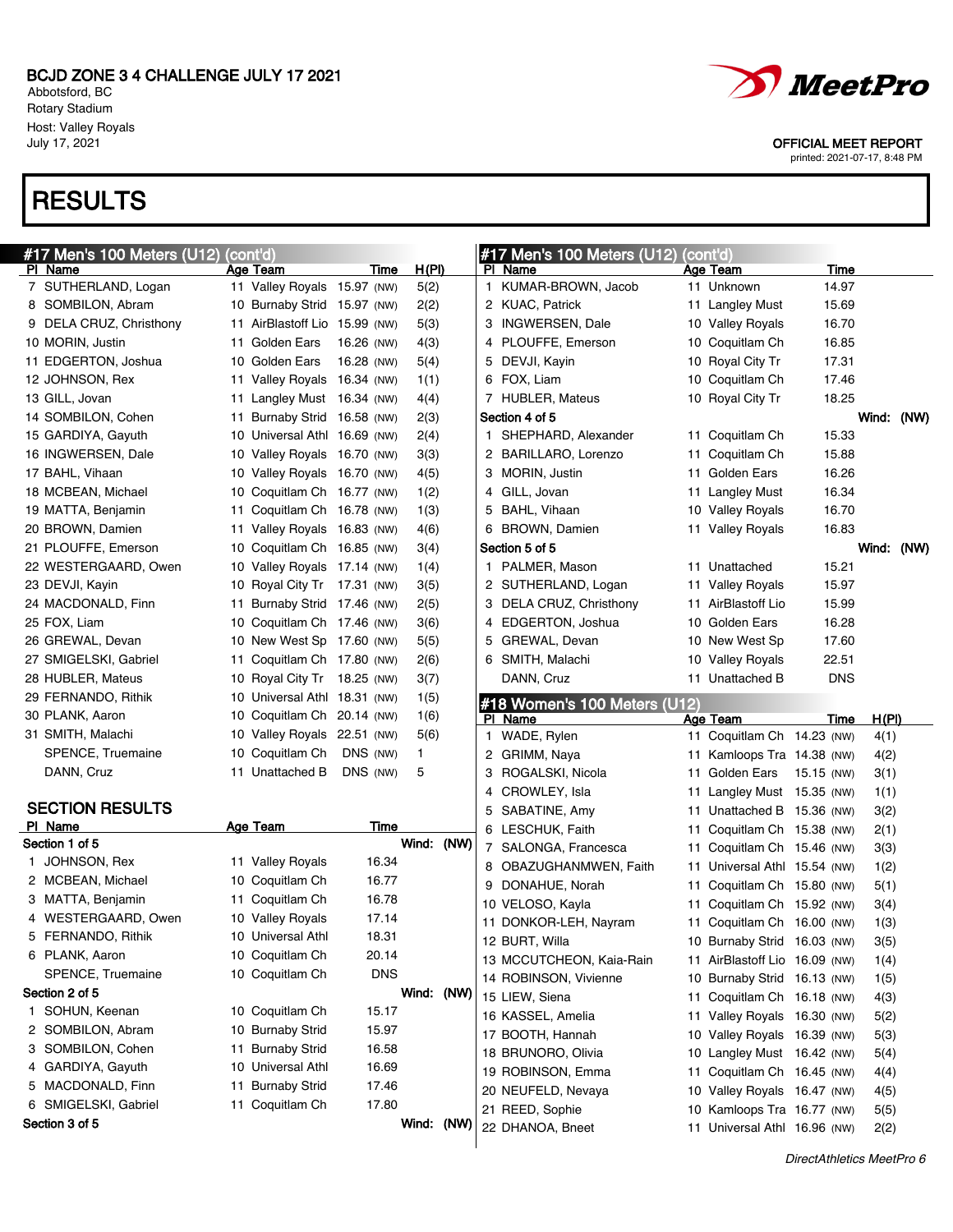Abbotsford, BC Rotary Stadium Host: Valley Royals<br>July 17, 2021

### **RESULTS**



OFFICIAL MEET REPORT

| #18 Women's 100 Meters (U12) | (cont'd)                     |       |              |            | #18 Women's 100 Meters (U12) (cont'd) |                               |            |            |
|------------------------------|------------------------------|-------|--------------|------------|---------------------------------------|-------------------------------|------------|------------|
| PI Name                      | Age Team                     | Time  | <u>H(PI)</u> |            | PI Name                               | Age Team                      | Time       |            |
| 23 ROBINSON, Fiona           | 10 Royal City Tr 16.99 (NW)  |       | 1(6)         |            | 2 GRIMM, Naya                         | 11 Kamloops Tra               | 14.38      |            |
| 24 ROPELE, Serena            | 11 Coquitlam Ch 17.00 (NW)   |       | 5(6)         |            | 3 LIEW, Siena                         | 11 Coquitlam Ch               | 16.18      |            |
| 25 CABLE, Lily               | 11 Coquitlam Ch 17.05 (NW)   |       | 4(6)         |            | 4 ROBINSON, Emma                      | 11 Coquitlam Ch               | 16.45      |            |
| 26 TINSLEY, Jessica          | 11 Valley Royals 17.08 (NW)  |       | 2(3)         |            | 5 NEUFELD, Nevaya                     | 10 Valley Royals              | 16.47      |            |
| 27 HENDY, Ivy                | 10 Langley Must 17.52 (NW)   |       | 5(7)         |            | 6 CABLE, Lily                         | 11 Coquitlam Ch               | 17.05      |            |
| 28 AL-IMAMI, Nadia           | 11 Valley Royals 17.69 (NW)  |       | 1(7)         |            | 7 CHEEMA, Saniya                      | 11 Universal Athl             | 18.11      |            |
| 29 REDDIN, Mckinley          | 11 Coquitlam Ch 17.87 (NW)   |       | 3(6)         |            | 8 JAWANDA, Gursaihaj                  | 10 Universal Athl             | 18.95      |            |
| 30 CHEEMA, Saniya            | 11 Universal Athl 18.11 (NW) |       | 4(7)         |            | Section 5 of 5                        |                               |            | Wind: (NW) |
| 31 MOHLMANN, Amy             | 11 Coquitlam Ch 18.12 (NW)   |       | 2(4)         |            | 1 DONAHUE, Norah                      | 11 Coquitlam Ch               | 15.80      |            |
| 32 LEUNG, Hilary             | 10 Burnaby Strid 18.15 (NW)  |       | 5(8)         |            | 2 KASSEL, Amelia                      | 11 Valley Royals              | 16.30      |            |
| 33 WAY, Briget               | 11 Coquitlam Ch 18.37 (NW)   |       | 2(5)         |            | 3 BOOTH, Hannah                       | 10 Valley Royals              | 16.39      |            |
| 34 SHULBA, Avery             | 10 Valley Royals 18.44 (NW)  |       | 2(6)         |            | 4 BRUNORO, Olivia                     | 10 Langley Must               | 16.42      |            |
| 35 JAWANDA, Gursaihaj        | 10 Universal Athl 18.95 (NW) |       | 4(8)         |            | 5 REED, Sophie                        | 10 Kamloops Tra               | 16.77      |            |
| 36 TEREPOCKI GRANT, Mahea    | 11 Royal City Tr 19.33 (NW)  |       | 3(7)         |            | 6 ROPELE, Serena                      | 11 Coquitlam Ch               | 17.00      |            |
| 37 FENRICK, Ciara            | 11 Coquitlam Ch 19.36 (NW)   |       | 2(7)         |            | 7 HENDY, Ivy                          | 10 Langley Must               | 17.52      |            |
| 38 DHANOA, Reya              | 10 Universal Athl 23.89 (NW) |       | 3(8)         |            | 8 LEUNG, Hilary                       | 10 Burnaby Strid              | 18.15      |            |
|                              |                              |       |              |            | #19 Men's 100 Meters (U14)            |                               |            |            |
| <b>SECTION RESULTS</b>       |                              |       |              |            | PI Name                               | Age Team                      | Time       | H(PI)      |
| PI Name                      | <b>Age Team</b>              | Time  |              |            | 1 SULINA, Jerry                       | 13 Golden Ears                | 12.38 (NW) | 3(1)       |
| Section 1 of 5               |                              |       | Wind: (NW)   |            | 2 JONES, Connor                       | 13 Langley Must 12.81 (NW)    |            | 1(1)       |
| 1 CROWLEY, Isla              | 11 Langley Must              | 15.35 |              |            | 3 LEYENHORST, Joseph                  | 13 Langley Must 12.81 (NW)    |            | 5(1)       |
| 2 OBAZUGHANMWEN, Faith       | 11 Universal Athl            | 15.54 |              |            | 4 HALL, Logan                         | 13 Langley Must 12.84 (NW)    |            | 3(2)       |
| 3 DONKOR-LEH, Nayram         | 11 Coquitlam Ch              | 16.00 |              |            | 5 DERVINA, Drin                       | 13 Burnaby Strid 13.00 (NW)   |            | 5(2)       |
| 4 MCCUTCHEON, Kaia-Rain      | 11 AirBlastoff Lio           | 16.09 |              |            | 6 DACRES, Isaiah                      | 13 AirBlastoff Lio 13.10 (NW) |            | 1(2)       |
| 5 ROBINSON, Vivienne         | 10 Burnaby Strid             | 16.13 |              |            | 7 FRANSON, Charlie                    | 13 Valley Royals 13.15 (NW)   |            | 5(3)       |
| 6 ROBINSON, Fiona            | 10 Royal City Tr             | 16.99 |              |            | 8 HEWITT-RICHARDS, Ben                | 13 Coquitlam Ch 13.15 (NW)    |            | 3(3)       |
| 7 AL-IMAMI, Nadia            | 11 Valley Royals             | 17.69 |              |            | 9 BOOTH, Evan                         | 13 Valley Royals 13.43 (NW)   |            | 5(4)       |
| Section 2 of 5               |                              |       | Wind: (NW)   |            | 10 HIRATA, Haruki                     | 13 Coquitlam Ch 13.47 (NW)    |            | 1(3)       |
| 1 LESCHUK, Faith             | 11 Coquitlam Ch              | 15.38 |              |            | 11 SMALL, Quincey                     | 13 Coquitlam Ch 13.52 (NW)    |            | 3(4)       |
| 2 DHANOA, Bneet              | 11 Universal Athl            | 16.96 |              |            | 12 DEL ROSARIO, Winson                | 13 Unattached B 13.62 (NW)    |            | 2(1)       |
| 3 TINSLEY, Jessica           | 11 Valley Royals             | 17.08 |              |            | 13 MARWAHA, Maahi                     | 12 Vancouver Th 13.93 (NW)    |            | 1(4)       |
| 4 MOHLMANN, Amy              | 11 Coquitlam Ch              | 18.12 |              |            | 14 SVELANDER, Santos                  | 13 Valley Royals 14.12 (NW)   |            | 5(5)       |
| 5 WAY, Briget                | 11 Coquitlam Ch              | 18.37 |              |            | 15 TURNER, Owen                       | 13 Valley Royals 14.25 (NW)   |            | 5(6)       |
| 6 SHULBA, Avery              | 10 Valley Royals             | 18.44 |              |            | 16 SOROKOVSKY, Jairus                 | 12 Langley Must 14.37 (NW)    |            | 3(5)       |
| 7 FENRICK, Ciara             | 11 Coquitlam Ch              | 19.36 |              |            | 17 CHIRKOOTSINGH, Vinai               | 12 Coquitlam Ch 14.37 (NW)    |            | 2(2)       |
| Section 3 of 5               |                              |       |              | Wind: (NW) | 18 HURTUBISE, Hayden                  | 12 Langley Must 14.50 (NW)    |            | 2(3)       |
| 1 ROGALSKI, Nicola           | 11 Golden Ears               | 15.15 |              |            | 19 NIGAH, Harveer                     | 12 Valley Royals 14.61 (NW)   |            | 1(5)       |
| 2 SABATINE, Amy              | 11 Unattached B              | 15.36 |              |            | 20 FOSTER, Zachary                    | 12 Golden Ears 14.98 (NW)     |            | 4(1)       |
| 3 SALONGA, Francesca         | 11 Coquitlam Ch              | 15.46 |              |            | 21 KASSEL, Jonah                      | 13 Valley Royals 15.01 (NW)   |            | 5(7)       |
| 4 VELOSO, Kayla              | 11 Coquitlam Ch              | 15.92 |              |            | 22 SIMMONDS, Riley                    | 13 Valley Royals 15.01 (NW)   |            | 1(6)       |
| 5 BURT, Willa                | 10 Burnaby Strid             | 16.03 |              |            | 23 SUTTON, Damian                     | 12 Valley Royals 15.17 (NW)   |            | 3(6)       |
| 6 REDDIN, Mckinley           | 11 Coquitlam Ch              | 17.87 |              |            | 24 EVERS, Hudson                      | 13 Golden Ears 15.20 (NW)     |            | 2(4)       |
| 7 TEREPOCKI GRANT, Mahea     | 11 Royal City Tr             | 19.33 |              |            | 25 MILLS, Caleb                       | 12 Valley Royals 15.22 (NW)   |            | 4(2)       |
| 8 DHANOA, Reya               | 10 Universal Athl            | 23.89 |              |            | 26 GAUDET, Elijah                     | 12 Valley Royals 15.47 (NW)   |            | 2(5)       |
| Section 4 of 5               |                              |       | Wind: (NW)   |            | 27 TATLA, Aikamdeep                   | 12 Universal Athl 15.81 (NW)  |            | 4(3)       |
| 1 WADE, Rylen                | 11 Coquitlam Ch              | 14.23 |              |            | 28 MORELAND, Finn                     | 12 Royal City Tr 15.85 (NW)   |            | 3(7)       |
|                              |                              |       |              |            |                                       |                               |            |            |
|                              |                              |       |              |            |                                       |                               |            |            |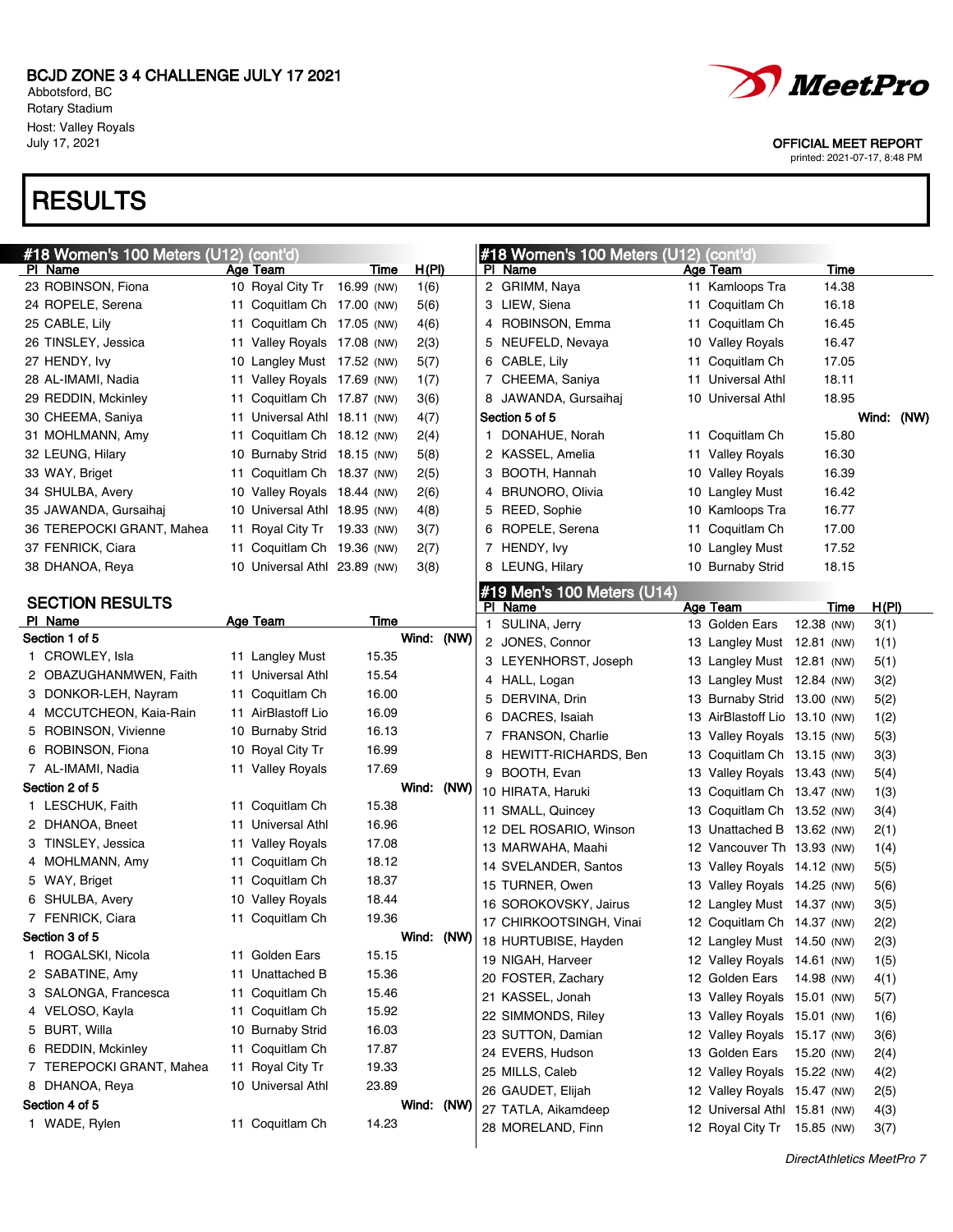Abbotsford, BC Rotary Stadium Host: Valley Royals<br>July 17, 2021

# **RESULTS**



OFFICIAL MEET REPORT

|   | #19 Men's 100 Meters (U14) (cont'd) |                             |            |            |  | #19 Men's 100 Meters (U14) (cont'd)                     |                               |          |       |
|---|-------------------------------------|-----------------------------|------------|------------|--|---------------------------------------------------------|-------------------------------|----------|-------|
|   | PI Name                             | <u>Age Team</u>             | Time       | H(PI)      |  | PI Name                                                 | Age Team                      | Time     |       |
|   | 29 MEAGHER, Kaden                   | 13 Langley Must 16.48 (NW)  |            | 2(6)       |  | 6 TURNER, Owen                                          | 13 Valley Royals              | 14.25    |       |
|   | 30 BOOTH, Jesse                     | 12 Valley Royals 16.77 (NW) |            | 4(4)       |  | 7 KASSEL, Jonah                                         | 13 Valley Royals              | 15.01    |       |
|   | 31 DHATT, Anoop                     | 13 Valley Royals 17.08 (NW) |            | 4(5)       |  | #20 Women's 100 Meters (U14)                            |                               |          |       |
|   | 32 SHEARCROFT, Anthony              | 12 Golden Ears              | 17.48 (NW) | 2(7)       |  | PI Name                                                 | Age Team                      | Time     | H(PI) |
|   | BARAMBOIM, Liam                     | 12 Coquitlam Ch             | DNS (NW)   | 1.         |  | 1 LATORE, Alexia                                        | 13 Universal Athl 13.41 (NW)  |          | 5(1)  |
|   | <b>TSOK, Matthew</b>                | 12 Coquitlam Ch             | DNS (NW)   | 4          |  | 2 DANN, Nissi                                           | 13 Unattached B 13.60 (NW)    |          | 5(2)  |
|   |                                     |                             |            |            |  | 3 OLESKIW, Juliana                                      | 13 Unattached B 14.08 (NW)    |          | 4(1)  |
|   | <b>SECTION RESULTS</b>              |                             |            |            |  | 4 BROLIN, Abby                                          | 13 Royal City Tr 14.21 (NW)   |          | 3(1)  |
|   | PI Name                             | <b>Age Team</b>             | Time       |            |  | 5 MANN, Upneet                                          | 12 AirBlastoff Lio 14.26 (NW) |          | 4(2)  |
|   | Section 1 of 5                      |                             |            | Wind: (NW) |  | 6 COLES-LYSTER, Campbell                                | 13 Golden Ears 14.27 (NW)     |          | 1(1)  |
|   | 1 JONES, Connor                     | 13 Langley Must             | 12.81      |            |  | 7 ABHARI, Cleopatra                                     | 13 Coquitlam Ch 14.32 (NW)    |          | 1(2)  |
|   | 2 DACRES, Isaiah                    | 13 AirBlastoff Lio          | 13.10      |            |  | 8 TAKHAR, Simarjot                                      | 13 AirBlastoff Lio 14.40 (NW) |          | 5(3)  |
|   | 3 HIRATA, Haruki                    | 13 Coquitlam Ch             | 13.47      |            |  | 9 HUBLER, Theta                                         | 13 Royal City Tr 14.43 (NW)   |          | 2(1)  |
|   | 4 MARWAHA, Maahi                    | 12 Vancouver Th             | 13.93      |            |  | 10 BUITELAAR, Adrianna                                  | 13 Valley Royals 14.47 (NW)   |          | 5(4)  |
|   | 5 NIGAH, Harveer                    | 12 Valley Royals            | 14.61      |            |  | 11 WOO, Kaila                                           | 12 Coquitlam Ch 14.51 (NW)    |          | 4(3)  |
|   | 6 SIMMONDS, Riley                   | 13 Valley Royals            | 15.01      |            |  | 12 ABHARI, Renata                                       | 12 Coquitlam Ch 14.55 (NW)    |          | 1(3)  |
|   | BARAMBOIM, Liam                     | 12 Coquitlam Ch             | <b>DNS</b> |            |  | 13 ROBINSON, Olivia                                     | 12 Royal City Tr 14.77 (NW)   |          | 5(5)  |
|   | Section 2 of 5                      |                             |            | Wind: (NW) |  | 14 KENNEDY, Ayva                                        | 13 Langley Must 14.88 (NW)    |          | 2(2)  |
|   | 1 DEL ROSARIO, Winson               | 13 Unattached B             | 13.62      |            |  | 15 SMITH, Alexia                                        | 12 Valley Royals 14.90 (NW)   |          | 3(2)  |
|   | 2 CHIRKOOTSINGH, Vinai              | 12 Coquitlam Ch             | 14.37      |            |  | 16 HECHT, Hannah                                        | 12 Langley Must 14.98 (NW)    |          | 1(4)  |
|   | 3 HURTUBISE, Hayden                 | 12 Langley Must             | 14.50      |            |  | 17 TINSLEY, Emily                                       | 13 Valley Royals 15.07 (NW)   |          | 2(3)  |
|   | 4 EVERS, Hudson                     | 13 Golden Ears              | 15.20      |            |  | 18 SANDHU, Gurpartap                                    | 13 Valley Royals 15.11 (NW)   |          | 2(4)  |
|   | 5 GAUDET, Elijah                    | 12 Valley Royals            | 15.47      |            |  | 19 MANDIGO, Lillian                                     | 12 Valley Royals 15.25 (NW)   |          | 2(5)  |
|   | 6 MEAGHER, Kaden                    | 13 Langley Must             | 16.48      |            |  | 20 SUOMI, Karys                                         | 13 Unattached B 15.30 (NW)    |          | 5(6)  |
|   | 7 SHEARCROFT, Anthony               | 12 Golden Ears              | 17.48      |            |  | 21 TATLA, Ramanpreet                                    | 13 Universal Athl 15.31 (NW)  |          | 3(3)  |
|   | Section 3 of 5                      |                             |            | Wind: (NW) |  | 22 MACDONALD, Brora                                     | 12 Burnaby Strid 15.33 (NW)   |          | 4(4)  |
|   | 1 SULINA, Jerry                     | 13 Golden Ears              | 12.38      |            |  | 23 KONDOLAY, Dhea                                       | 12 Valley Royals 15.34 (NW)   |          | 3(4)  |
|   | 2 HALL, Logan                       | 13 Langley Must             | 12.84      |            |  | 24 PENG, Elizabeth                                      | 12 Coquitlam Ch 15.49 (NW)    |          | 4(5)  |
|   | 3 HEWITT-RICHARDS, Ben              | 13 Coquitlam Ch             | 13.15      |            |  | 25 RAI, Nav                                             | 12 Universal Athl 15.58 (NW)  |          | 3(5)  |
|   | 4 SMALL, Quincey                    | 13 Coquitlam Ch             | 13.52      |            |  | 26 SANGHA, Shehneet                                     | 13 Universal Athl 15.81 (NW)  |          | 3(6)  |
|   | 5 SOROKOVSKY, Jairus                | 12 Langley Must             | 14.37      |            |  | 27 PENNER, Kiara                                        | 12 Royal City Tr 16.24 (NW)   |          | 4(6)  |
|   | 6 SUTTON, Damian                    | 12 Valley Royals            | 15.17      |            |  | 28 AULAKH, Japneet                                      | 13 Universal Athl 16.37 (NW)  |          | 2(6)  |
|   | 7 MORELAND, Finn                    | 12 Royal City Tr            | 15.85      |            |  | 29 JOHNSON DOMINGUEZ, Brian 12 Valley Royals 17.02 (NW) |                               |          | 5(7)  |
|   | Section 4 of 5                      |                             |            | Wind: (NW) |  | 30 CAMPBELL, Riley                                      | 12 Unattached B 17.21 (NW)    |          | 1(5)  |
|   | 1 FOSTER, Zachary                   | 12 Golden Ears              | 14.98      |            |  | 31 NEULS, Emily                                         | 12 Coquitlam Ch 17.30 (NW)    |          | 3(7)  |
|   | 2 MILLS, Caleb                      | 12 Valley Royals            | 15.22      |            |  | 32 SVELANDER, Raquel                                    | 12 Valley Royals 17.39 (NW)   |          | 5(8)  |
|   | 3 TATLA, Aikamdeep                  | 12 Universal Athl           | 15.81      |            |  | 33 HORYCHUN, Sylvie                                     | 12 Burnaby Strid 17.60 (NW)   |          | 3(8)  |
| 4 | BOOTH, Jesse                        | 12 Valley Royals            | 16.77      |            |  | 34 FOX, Marisa                                          | 12 Coquitlam Ch 17.78 (NW)    |          | 4(7)  |
|   | 5 DHATT, Anoop                      | 13 Valley Royals            | 17.08      |            |  | 35 PLANK, Kelsie                                        | 12 Coquitlam Ch 18.01 (NW)    |          | 1(6)  |
|   | <b>TSOK, Matthew</b>                | 12 Coquitlam Ch             | <b>DNS</b> |            |  | 36 OLIVER-MCLEAN, Lillian                               | 12 Coquitlam Ch 18.64 (NW)    |          | 1(7)  |
|   | Section 5 of 5                      |                             |            | Wind: (NW) |  | HALWAS, Jasmine                                         | 13 Valley Royals              | DNS (NW) | 2     |
|   | 1 LEYENHORST, Joseph                | 13 Langley Must             | 12.81      |            |  | SHIN, Sophie                                            | 12 Coquitlam Ch               | DNS (NW) | 2     |
|   | 2 DERVINA, Drin                     | 13 Burnaby Strid            | 13.00      |            |  | OGBES, Isabel                                           | 13 Langley Must               | DNS (NW) | 1     |
|   | 3 FRANSON, Charlie                  | 13 Valley Royals            | 13.15      |            |  | VANDEBURGT, Kaylee                                      | 13 Langley Must               | DNS (NW) | 4     |
|   | 4 BOOTH, Evan                       | 13 Valley Royals            | 13.43      |            |  |                                                         |                               |          |       |
|   | 5 SVELANDER, Santos                 | 13 Valley Royals            | 14.12      |            |  | <b>SECTION RESULTS</b>                                  |                               |          |       |
|   |                                     |                             |            |            |  |                                                         |                               |          |       |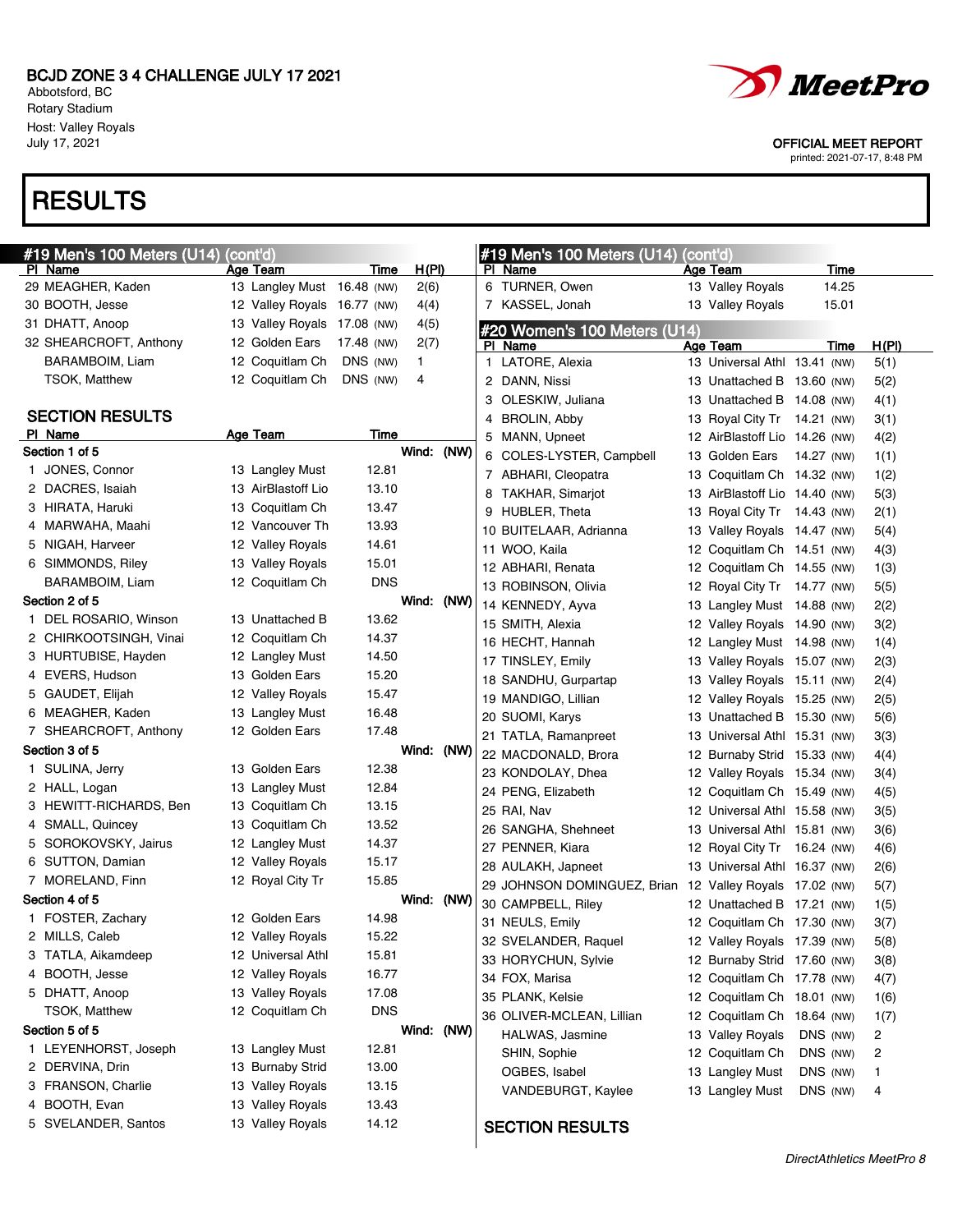Abbotsford, BC Rotary Stadium Host: Valley Royals<br>July 17, 2021

# **RESULTS**

| #20 Women's 100 Meters (U14) (cont'd)       |                    |            |            | #22 Women's High Jump (U10) |   |                  |                   |
|---------------------------------------------|--------------------|------------|------------|-----------------------------|---|------------------|-------------------|
| PI Name                                     | Age Team           | Time       |            | PI Name                     |   | Age Team         | Mark              |
| Section 1 of 5                              |                    |            | Wind: (NW) | 1 BLANCAFLOR, Violet        |   | 9 Coquitlam Ch   | 1.00m             |
| 1 COLES-LYSTER, Campbell                    | 13 Golden Ears     | 14.27      |            | 2 LAU, Raina                | 9 | Coquitlam Ch     | 0.90 <sub>m</sub> |
| 2 ABHARI, Cleopatra                         | 13 Coquitlam Ch    | 14.32      |            |                             |   |                  |                   |
| 3 ABHARI, Renata                            | 12 Coquitlam Ch    | 14.55      |            | #23 Men's High Jump (U12)   |   |                  |                   |
| 4 HECHT, Hannah                             | 12 Langley Must    | 14.98      |            | PI Name                     |   | Age Team         | Mark              |
| 5 CAMPBELL, Riley                           | 12 Unattached B    | 17.21      |            | 1 BARILLARO, Lorenzo        |   | 11 Coquitlam Ch  | 1.20m             |
| 6 PLANK, Kelsie                             | 12 Coquitlam Ch    | 18.01      |            | 2 INGWERSEN, Dale           |   | 10 Valley Royals | 1.15m             |
| 7 OLIVER-MCLEAN, Lillian                    | 12 Coquitlam Ch    | 18.64      |            | 3 KUAC, Patrick             |   | 11 Langley Must  | 1.10m             |
| OGBES, Isabel                               | 13 Langley Must    | <b>DNS</b> |            | 4 MATTA, Benjamin           |   | 11 Coquitlam Ch  | 1.00m             |
| Section 2 of 5                              |                    |            | Wind: (NW) | 5 FOX, Liam                 |   | 10 Coquitlam Ch  | 1.00m             |
| 1 HUBLER, Theta                             | 13 Royal City Tr   | 14.43      |            | 6 WESTERGAARD, Owen         |   | 10 Valley Royals | 1.00m             |
| 2 KENNEDY, Ayva                             | 13 Langley Must    | 14.88      |            | 7 BAHL, Vihaan              |   | 10 Valley Royals | 0.95m             |
| 3 TINSLEY, Emily                            | 13 Valley Royals   | 15.07      |            | LAIRD-MCLEAN, Kai           |   | 10 Coquitlam Ch  | NΗ                |
| 4 SANDHU, Gurpartap                         | 13 Valley Royals   | 15.11      |            | MORIN, Justin               |   | 11 Golden Ears   | NH                |
| 5 MANDIGO, Lillian                          | 12 Valley Royals   | 15.25      |            | SPENCE, Truemaine           |   | 10 Coquitlam Ch  | NΗ                |
| 6 AULAKH, Japneet                           | 13 Universal Athl  | 16.37      |            |                             |   |                  |                   |
| HALWAS, Jasmine                             | 13 Valley Royals   | <b>DNS</b> |            | #24 Women's High Jump (U12) |   |                  |                   |
| SHIN, Sophie                                | 12 Coquitlam Ch    | <b>DNS</b> |            | PI Name                     |   | Age Team         | Mark              |
| Section 3 of 5                              |                    |            | Wind: (NW) | 1 VELOSO, Kayla             |   | 11 Coquitlam Ch  | 1.27m             |
| 1 BROLIN, Abby                              | 13 Royal City Tr   | 14.21      |            | 2 DONKOR-LEH, Nayram        |   | 11 Coquitlam Ch  | 1.20m             |
| 2 SMITH, Alexia                             | 12 Valley Royals   | 14.90      |            | 3 WAY, Briget               |   | 11 Coquitlam Ch  | 1.10m             |
| 3 TATLA, Ramanpreet                         | 13 Universal Athl  | 15.31      |            | 4 SUNDSET, Scarlett         |   | 11 Langley Must  | 1.05m             |
| 4 KONDOLAY, Dhea                            | 12 Valley Royals   | 15.34      |            | 5 ROBINSON, Fiona           |   | 10 Royal City Tr | 1.05m             |
| 5 RAI, Nav                                  | 12 Universal Athl  | 15.58      |            | 6 REDDIN, Mckinley          |   | 11 Coquitlam Ch  | 0.95m             |
| 6 SANGHA, Shehneet                          | 13 Universal Athl  | 15.81      |            |                             |   |                  |                   |
| 7 NEULS, Emily                              | 12 Coquitlam Ch    | 17.30      |            | #25 Men's High Jump (U14)   |   |                  |                   |
| 8 HORYCHUN, Sylvie                          | 12 Burnaby Strid   | 17.60      |            | PI Name                     |   | <b>Age Team</b>  | Mark              |
| Section 4 of 5                              |                    |            | Wind: (NW) | 1 HALL, Logan               |   | 13 Langley Must  | 1.50m             |
| 1 OLESKIW, Juliana                          | 13 Unattached B    | 14.08      |            | 2 BOOTH, Evan               |   | 13 Valley Royals | 1.50m             |
| 2 MANN, Upneet                              | 12 AirBlastoff Lio | 14.26      |            | 3 SMALL, Quincey            |   | 13 Coquitlam Ch  | 1.40m             |
| 3 WOO, Kaila                                | 12 Coquitlam Ch    | 14.51      |            | 4 SOROKOVSKY, Jairus        |   | 12 Langley Must  | 1.40m             |
| 4 MACDONALD, Brora                          | 12 Burnaby Strid   | 15.33      |            | 5 SVELANDER, Santos         |   | 13 Valley Royals | 1.35m             |
| 5 PENG, Elizabeth                           | 12 Coquitlam Ch    | 15.49      |            | 6 BROWNSEY, Sam             |   | 13 Coquitlam Ch  | 1.20m             |
| 6 PENNER, Kiara                             | 12 Royal City Tr   | 16.24      |            | 7 BOOTH, Jesse              |   | 12 Valley Royals | 1.15m             |
| 7 FOX, Marisa                               | 12 Coquitlam Ch    | 17.78      |            |                             |   |                  |                   |
| VANDEBURGT, Kaylee                          | 13 Langley Must    | <b>DNS</b> |            | #26 Women's High Jump (U14) |   |                  |                   |
| Section 5 of 5                              |                    |            | Wind: (NW) | <b>PI Name</b>              |   | Age Team         | <b>Mark</b>       |
| 1 LATORE, Alexia                            | 13 Universal Athl  | 13.41      |            | 1 KHRISANOVA, Svetlana      |   | 13 Coquitlam Ch  | 1.40m             |
| 2 DANN, Nissi                               | 13 Unattached B    | 13.60      |            | 2 KENNEDY, Ayva             |   | 13 Langley Must  | 1.40m             |
| 3 TAKHAR, Simarjot                          | 13 AirBlastoff Lio | 14.40      |            | 3 VANDEBURGT, Kaylee        |   | 13 Langley Must  | 1.35m             |
| 4 BUITELAAR, Adrianna                       | 13 Valley Royals   | 14.47      |            | 4 TINSLEY, Emily            |   | 13 Valley Royals | 1.35m             |
| 5 ROBINSON, Olivia                          | 12 Royal City Tr   | 14.77      |            | 5 DEVJI, Aria               |   | 12 Royal City Tr | 1.20m             |
| 6 SUOMI, Karys                              | 13 Unattached B    | 15.30      |            | 6 INGWERSEN, Stella         |   | 12 Valley Royals | 1.20m             |
| 7 JOHNSON DOMINGUEZ, Brian 12 Valley Royals |                    | 17.02      |            | SHIN, Sophie                |   | 12 Coquitlam Ch  | <b>NH</b>         |
| 8 SVELANDER, Raquel                         | 12 Valley Royals   | 17.39      |            |                             |   |                  |                   |



#### OFFICIAL MEET REPORT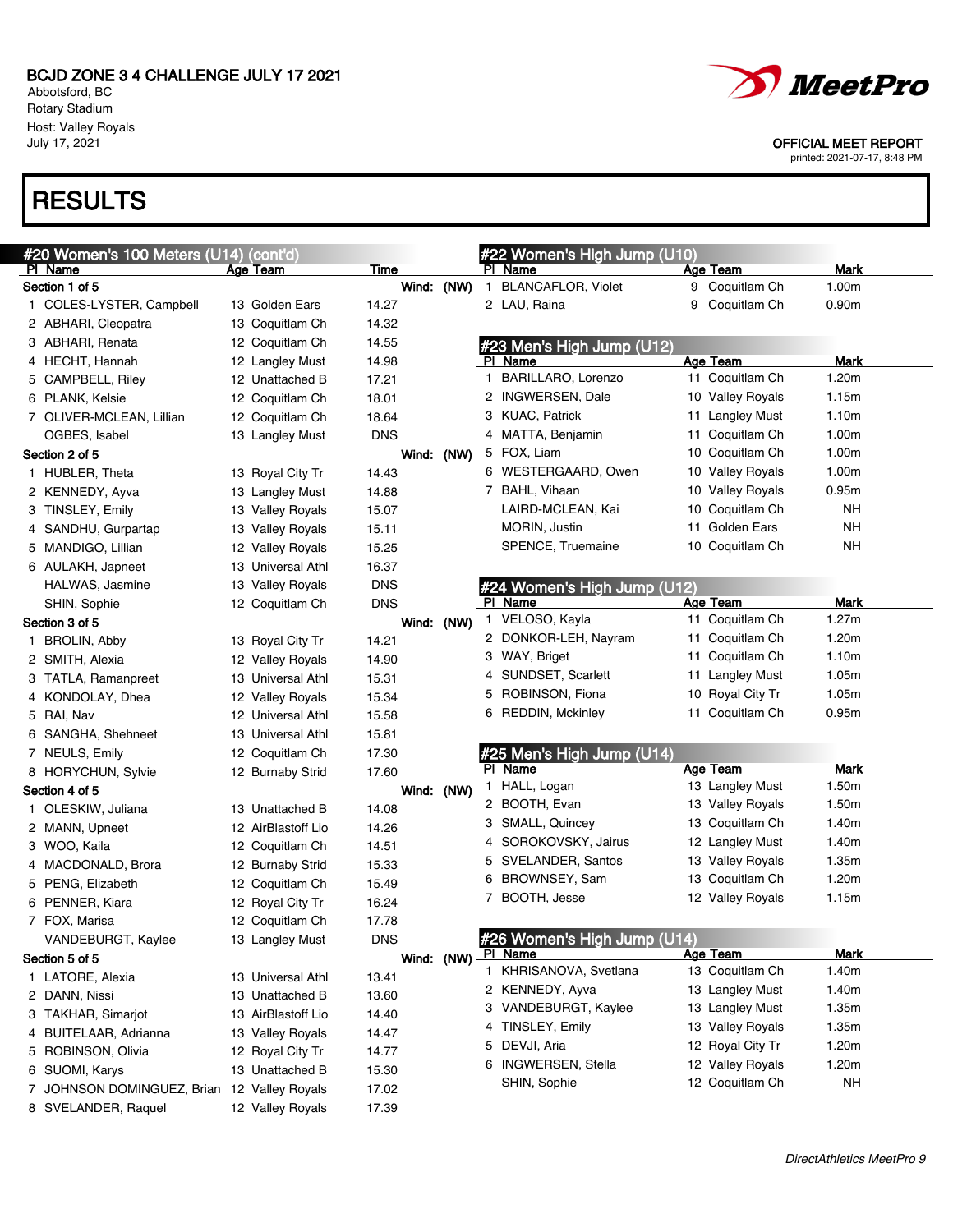Abbotsford, BC Rotary Stadium Host: Valley Royals<br>July 17, 2021

# **RESULTS**

| #27 Men's Long Jump (U10)   |    |                              |              |       |        | #29 Men's Long Jump (U12)              | (cont'd)                                                 |              |      |                |
|-----------------------------|----|------------------------------|--------------|-------|--------|----------------------------------------|----------------------------------------------------------|--------------|------|----------------|
| <u>PI Name</u>              |    | Age Team                     | Mark         |       |        | PI Name                                | Age Team                                                 |              | Mark |                |
| 1 MAVRITSAKIS, Billy        | 9  | Ocean Athleti                | 3.55m (NW)   |       |        | 2 LAIRD-MCLEAN, Kai                    | 10 Coquitlam Ch                                          | 3.13m (NW)   |      |                |
| 2 WARKENTIN, Matthias       | 9  | <b>Valley Royals</b>         | $3.07m$ (NW) |       |        | 3 MATTA, Benjamin                      | 11 Coquitlam Ch 2.96m (NW)                               |              |      |                |
| 3 KNEZEVIC-HOFMANN, Cain    | 9  | Coquitlam Ch 2.44m (NW)      |              |       |        | 4 FOX, Liam                            | 10 Coquitlam Ch 2.91m (NW)                               |              |      |                |
| 4 SAYLES, Maverick          | 9  | <b>Langley Must</b>          | $2.40m$ (NW) |       | 5.     | GILL, Jovan                            | 11 Langley Must 2.90m (NW)                               |              |      |                |
| 5 DHANOA, Jovraj            | 9  | Universal Athl               | 2.17m (NW)   |       | 6.     | INGWERSEN, Dale                        | 10 Valley Royals 2.90m (NW)                              |              |      |                |
| 6 HORYCHUN, Harrison        | 9  | <b>Burnaby Strid</b>         | 1.64m (NW)   |       |        | 7 FERNANDO, Rithik                     | 10 Universal Athl 2.82m (NW)                             |              |      |                |
|                             |    |                              |              |       | 8      | <b>BROWN, Damien</b>                   | 11 Valley Royals 2.74m (NW)                              |              |      |                |
| #28 Women's Long Jump (U10) |    |                              |              |       | 9      | BAHL, Vihaan                           | 10 Valley Royals 2.28m (NW)                              |              |      |                |
| <b>PI</b> Name              |    | <b>Age Team</b>              | Mark         |       |        | 10 SMITH, Malachi                      | 10 Valley Royals 2.02m (NW)                              |              |      |                |
| 1 MAVER, Lexa               | 9  | Ocean Athleti                | 3.26m (NW)   |       |        | SHEPHARD, Alexander                    | 11 Coquitlam Ch                                          | NM (NW)      |      |                |
| 2 BRANDSMA, Lauren          | 9  | Valley Royals                | $2.55m$ (NW) |       |        | Flight 2 of 2                          |                                                          |              |      |                |
| 3 KALKAT, Evneet            | 9  | Universal Athl               | $2.41m$ (NW) |       |        | 1 KUMAR-BROWN, Jacob                   | 11 Unknown                                               | 4.00m (NW)   |      |                |
| 4 BIAGINI, Harriet          | 9  | Langley Must                 | 2.40m (NW)   |       |        | 2 SUTHERLAND, Logan                    | 11 Valley Royals                                         | $3.81m$ (NW) |      |                |
| <b>VOUTILAINEN, Brynn</b>   | 9  | Golden Ears                  | $NM$ (NW)    |       |        | 3 BARILLARO, Lorenzo                   | 11 Coquitlam Ch                                          | 3.55m (NW)   |      |                |
| <b>KLIMOS, Charlotte</b>    | 9  | Coquitlam Ch                 | $NM$ (NW)    |       |        | 4 KUAC, Patrick                        | 11 Langley Must                                          | $3.38m$ (NW) |      |                |
| LAU, Raina                  | 9  | Coquitlam Ch                 | NM (NW)      |       | 5      | SOMBILON, Cohen                        | 11 Burnaby Strid                                         | $3.28m$ (NW) |      |                |
|                             |    |                              |              |       | 6      | MCBEAN, Michael                        | 10 Coquitlam Ch                                          | $3.21m$ (NW) |      |                |
| #29 Men's Long Jump (U12)   |    |                              |              |       |        | 7 GREWAL, Devan                        | 10 New West Sp                                           | $3.16m$ (NW) |      |                |
| PI Name                     |    | Age Team                     | Mark         | F(PI) |        | 8 DEVJI, Kayin                         | 10 Royal City Tr                                         | 3.07m (NW)   |      |                |
| 1 KUMAR-BROWN, Jacob        |    | 11 Unknown                   | 4.00m (NW)   | 2(1)  | 9      | GARDIYA, Gayuth                        | 10 Universal Athl 3.00m (NW)                             |              |      |                |
| 2 SUTHERLAND, Logan         | 11 | <b>Valley Royals</b>         | 3.81m (NW)   | 2(2)  |        | 10 WESTERGAARD, Owen                   | 10 Valley Royals 2.65m (NW)                              |              |      |                |
| 3 BARILLARO, Lorenzo        | 11 | Coquitlam Ch 3.55m (NW)      |              | 2(3)  |        | 11 MUNTENER, Peter                     | 11 Coquitlam Ch 2.49m (NW)                               |              |      |                |
| 4 MORIN, Justin             | 11 | Golden Ears                  | 3.39m (NW)   | 1(1)  |        | 12 KOZUSHKO, Carter                    | 10 Coquitlam Ch 2.00m (NW)                               |              |      |                |
| 5 KUAC, Patrick             | 11 | Langley Must                 | 3.38m (NW)   | 2(4)  |        |                                        |                                                          |              |      |                |
| 6 SOMBILON, Cohen           | 11 | <b>Burnaby Strid</b>         | 3.28m (NW)   | 2(5)  |        | #30 Women's Long Jump (U12)<br>PI Name | Age Team                                                 |              | Mark | F(PI)          |
| 7 MCBEAN, Michael           | 10 | Coquitlam Ch                 | $3.21m$ (NW) | 2(6)  |        | 1 ROGALSKI, Nicola                     | 11 Golden Ears                                           | 3.79m (NW)   |      | 2(1)           |
| 8 GREWAL, Devan             | 10 | New West Sp                  | $3.16m$ (NW) | 2(7)  |        | 2 GRIMM, Naya                          | 11 Kamloops Tra 3.35m (NW)                               |              |      | 1(1)           |
| 9 LAIRD-MCLEAN, Kai         | 10 | Coquitlam Ch                 | 3.13m (NW)   | 1(2)  |        | 3 VELOSO, Kayla                        | 11 Coquitlam Ch 3.32m (NW)                               |              |      | 1(2)           |
| 10 DEVJI, Kayin             | 10 | Royal City Tr                | 3.07m (NW)   | 2(8)  |        | 4 SUNDSET, Scarlett                    | 11 Langley Must                                          | 3.30m (NW)   |      | 1(3)           |
| 11 GARDIYA, Gayuth          | 10 | Universal Athl               | $3.00m$ (NW) | 2(9)  | 5.     | TINSLEY, Jessica                       | 11 Valley Royals                                         | $3.25m$ (NW) |      | 2(2)           |
| 12 MATTA, Benjamin          | 11 | Coquitlam Ch                 | 2.96m (NW)   | 1(3)  |        | 6 CROWLEY, Isla                        | 11 Langley Must                                          | 3.20m (NW)   |      | 1(4)           |
| 13 FOX, Liam                | 10 | Coquitlam Ch 2.91m (NW)      |              | 1(4)  |        | 7 CABLE, Lily                          | 11 Coquitlam Ch 3.15m (NW)                               |              |      | 2(3)           |
| 14 GILL, Jovan              |    |                              |              |       |        |                                        |                                                          |              |      | 2(4)           |
|                             | 11 | Langley Must                 | 2.90m (NW)   | 1(5)  |        |                                        |                                                          |              |      |                |
| 15 INGWERSEN, Dale          | 10 | <b>Valley Royals</b>         | 2.90m (NW)   | 1(6)  | 8<br>9 | ROBINSON, Emma                         | 11 Coquitlam Ch 3.12m (NW)                               |              |      |                |
| 16 FERNANDO, Rithik         |    | 10 Universal Athl 2.82m (NW) |              | 1(7)  |        | <b>BRUNORO, Olivia</b>                 | 10 Langley Must 3.11m (NW)                               |              |      | 2(5)           |
| 17 BROWN, Damien            |    | 11 Valley Royals 2.74m (NW)  |              | 1(8)  |        | 10 LESCHUK, Faith                      | 11 Coquitlam Ch 3.10m (NW)                               |              |      | 2(6)           |
| 18 WESTERGAARD, Owen        |    | 10 Valley Royals 2.65m (NW)  |              | 2(10) |        | 11 REED, Sophie                        | 10 Kamloops Tra 3.09m (NW)                               |              |      | 2(7)           |
| 19 MUNTENER, Peter          |    | 11 Coquitlam Ch 2.49m (NW)   |              | 2(11) |        | 12 LIEW, Siena                         | 11 Coquitlam Ch 2.99m (NW)                               |              |      | 1(5)           |
| 20 BAHL, Vihaan             |    | 10 Valley Royals 2.28m (NW)  |              | 1(9)  |        | 13 BOOTH, Hannah                       | 10 Valley Royals                                         | 2.97m (NW)   |      | 2(8)           |
| 21 SMITH, Malachi           |    | 10 Valley Royals 2.02m (NW)  |              | 1(10) |        | 14 BURT, Willa                         | 10 Burnaby Strid                                         | 2.92m (NW)   |      | 1(6)           |
| 22 KOZUSHKO, Carter         |    | 10 Coquitlam Ch 2.00m (NW)   |              | 2(12) |        | 15 MOHLMANN, Amy                       | 11 Coquitlam Ch                                          | 2.87m (NW)   |      | 1(7)           |
| SHEPHARD, Alexander         |    | 11 Coquitlam Ch              | $NM$ (NW) 1  |       |        | 16 FORSYTH, Emily                      | 11 Royal City Tr                                         | $2.84m$ (NW) |      | 1(8)           |
|                             |    |                              |              |       |        | 17 ROBINSON, Vivienne                  | 10 Burnaby Strid                                         | 2.84m (NW)   |      | 1(9)           |
| <b>FLIGHT RESULTS</b>       |    |                              |              |       |        | 18 HENDY, Ivy                          | 10 Langley Must                                          | 2.73m (NW)   |      | 2(9)           |
| PI Name                     |    | <b>Age Team</b>              | <b>Mark</b>  |       |        | 19 DHANOA, Bneet                       | 11 Universal Athl                                        | $2.68m$ (NW) |      | 2(10)          |
| Flight 1 of 2               |    |                              |              |       |        | 20 WAY, Briget<br>21 FENRICK, Ciara    | 11 Coquitlam Ch 2.59m (NW)<br>11 Coquitlam Ch 2.52m (NW) |              |      | 1(10)<br>1(11) |



OFFICIAL MEET REPORT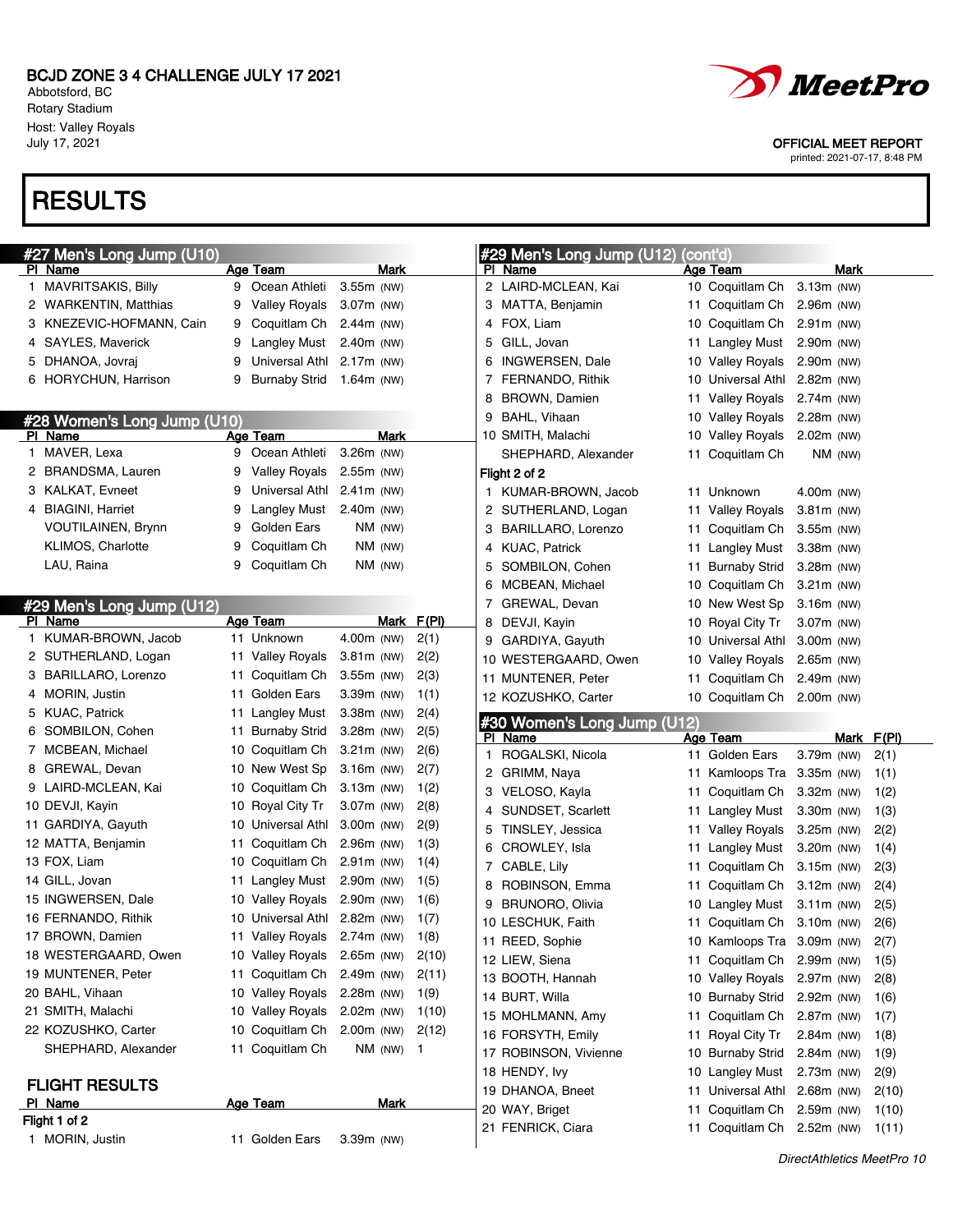Abbotsford, BC Rotary Stadium Host: Valley Royals

### **RESULTS**





July 17, 2021 OFFICIAL MEET REPORT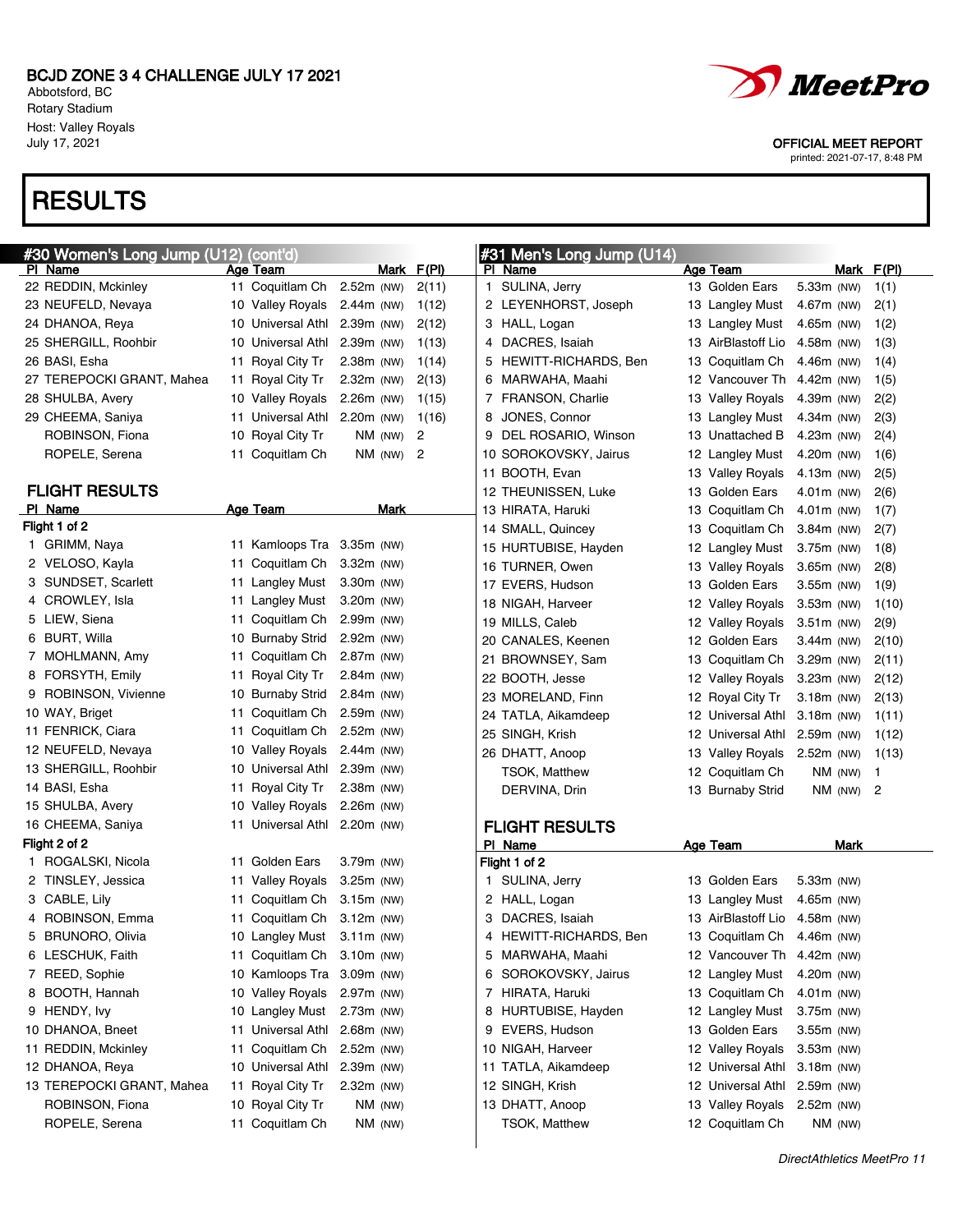LEYENHORST, Joseph 13 Langley Must 4.67m (NW) FRANSON, Charlie 13 Valley Royals 4.39m (NW) JONES, Connor 13 Langley Must 4.34m (NW) 4 DEL ROSARIO, Winson 13 Unattached B 4.23m (NW)

Abbotsford, BC Rotary Stadium Host: Valley Royals

### RESULTS

Flight 2 of 2



### #33 Men's Shot Put (U10)

| PI Name                  | Age Team       | Mark  |
|--------------------------|----------------|-------|
| 1 KNEZEVIC-HOFMANN, Cain | 9 Coquitlam Ch | 5.43m |
| 2 LAUWERS, Westley       | 9 Coquitlam Ch | 4.29m |

printed: 2021-07-17, 8:48 PM

DirectAthletics MeetPro 12

|                | 5 BOOTH, Evan                | 13 Valley Royals  | 4.13m (NW)   |      |       |
|----------------|------------------------------|-------------------|--------------|------|-------|
| 6              | <b>THEUNISSEN, Luke</b>      | 13 Golden Ears    | $4.01m$ (NW) |      |       |
| $\overline{7}$ | SMALL, Quincey               | 13 Coquitlam Ch   | $3.84m$ (NW) |      |       |
| 8              | <b>TURNER, Owen</b>          | 13 Valley Royals  | 3.65m (NW)   |      |       |
| 9              | MILLS, Caleb                 | 12 Valley Royals  | 3.51m (NW)   |      |       |
|                | 10 CANALES, Keenen           | 12 Golden Ears    | $3.44m$ (NW) |      |       |
|                | 11 BROWNSEY, Sam             | 13 Coquitlam Ch   | 3.29m (NW)   |      |       |
|                | 12 BOOTH, Jesse              | 12 Valley Royals  | $3.23m$ (NW) |      |       |
|                | 13 MORELAND, Finn            | 12 Royal City Tr  | $3.18m$ (NW) |      |       |
|                | DERVINA, Drin                | 13 Burnaby Strid  | NM (NW)      |      |       |
|                | #32 Women's Long Jump (U14)  |                   |              |      |       |
|                | PI Name                      | Age Team          |              | Mark | F(PI) |
|                | 1 LATORE, Alexia             | 13 Universal Athl | 4.35m (NW)   |      | 2(1)  |
|                | 2 KHRISANOVA, Svetlana       | 13 Coquitlam Ch   | 3.99m (NW)   |      | 2(2)  |
|                | 3 VANDEBURGT, Kaylee         | 13 Langley Must   | 3.89m (NW)   |      | 1(1)  |
| 4              | COLES-LYSTER, Campbell       | 13 Golden Ears    | $3.84m$ (NW) |      | 1(2)  |
| 5              | KENNEDY, Ayva                | 13 Langley Must   | 3.82m (NW)   |      | 2(3)  |
| 6              | KONDOLAY, Dhea               | 12 Valley Royals  | 3.74m (NW)   |      | 1(3)  |
|                | 7 ABHARI, Renata             | 12 Coquitlam Ch   | $3.62m$ (NW) |      | 2(4)  |
| 8              | SANDHU, Gurpartap            | 13 Valley Royals  | 3.58m (NW)   |      | 1(4)  |
|                | 9 ABHARI, Cleopatra          | 13 Coquitlam Ch   | $3.54m$ (NW) |      | 1(5)  |
|                | 10 INGWERSEN, Stella         | 12 Valley Royals  | 3.45m (NW)   |      | 2(5)  |
|                | 11 TATLA, Ramanpreet         | 13 Universal Athl | 3.40m (NW)   |      | 2(6)  |
|                | 12 RAI, Nav                  | 12 Universal Athl | $3.31m$ (NW) |      | 1(6)  |
|                | 13 GRACIA, Mia               | 12 Royal City Tr  | 3.29m (NW)   |      | 1(7)  |
|                | 14 DEVJI, Aria               | 12 Royal City Tr  | $3.28m$ (NW) |      | 1(8)  |
|                | 15 HECHT, Hannah             | 12 Langley Must   | $3.28m$ (NW) |      | 2(7)  |
|                | 16 CHIANG, Amara             | 12 Royal City Tr  | 3.20m (NW)   |      | 2(8)  |
|                | 17 TINSLEY, Emily            | 13 Valley Royals  | $3.17m$ (NW) |      | 1(9)  |
|                | 18 WOO, Kaila                | 12 Coquitlam Ch   | $3.13m$ (NW) |      | 1(10) |
|                | 19 BUITELAAR, Adrianna       | 13 Valley Royals  | $3.11m$ (NW) |      | 2(9)  |
|                | 20 JOHNSON DOMINGUEZ, Brian  | 12 Valley Royals  | 3.06m (NW)   |      | 1(11) |
|                | 21 PENG, Elizabeth           | 12 Coquitlam Ch   | 2.87m (NW)   |      | 1(12) |
|                | 22 PENNER, Kiara             | 12 Royal City Tr  | 2.84m (NW)   |      | 2(10) |
|                | 23 NEULS, Emily              | 12 Coquitlam Ch   | 2.82m (NW)   |      | 1(13) |
|                | 24 RUSAKOV-SUAREZ, Anastasia | 12 Coquitlam Ch   | 2.71m (NW)   |      | 2(11) |
|                | 25 PLANK, Kelsie             | 12 Coquitlam Ch   | $2.64m$ (NW) |      | 1(14) |
|                | 26 KLIMOS, Gabrielle         | 13 Coquitlam Ch   | 2.55m (NW)   |      | 1(15) |
|                | 27 SVELANDER, Raquel         | 12 Valley Royals  | 2.46m (NW)   |      | 2(12) |
|                | 28 FOX, Marisa               | 12 Coquitlam Ch   | 2.32m (NW)   |      | 1(16) |
|                | OLIVER-MCLEAN, Lillian       | 12 Coquitlam Ch   | NM (NW)      |      | 1     |

July 17, 2021 OFFICIAL MEET REPORT

#32 Women's Long Jump (U14) (cont'd)

SHIN, Sophie 12 Coquitlam Ch NM (NW) 2



Age Team Mark F(PI)

### #31 Men's Long Jump (U14) (cont'd) PI Name Mark Age Team Mark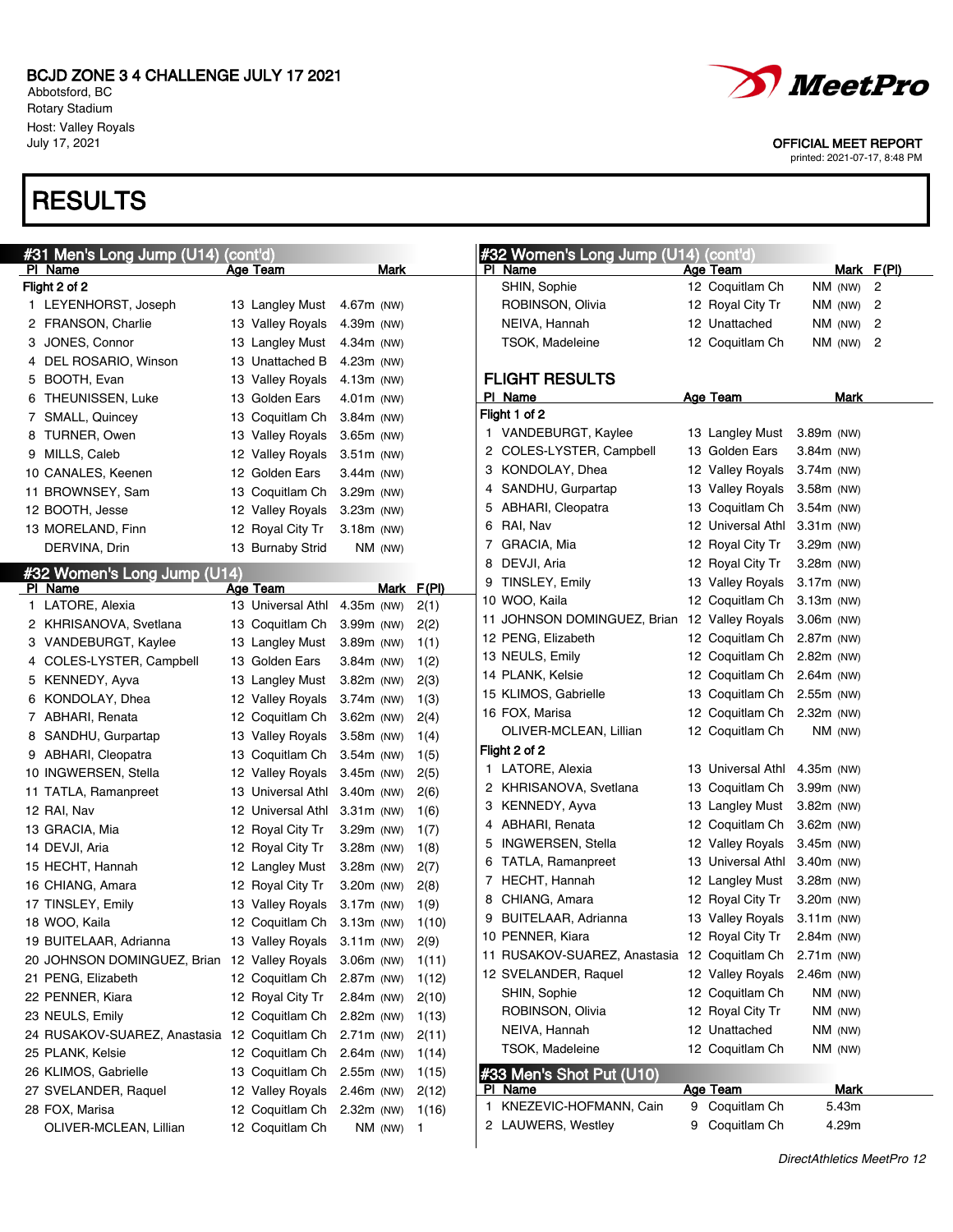Abbotsford, BC Rotary Stadium Host: Valley Royals<br>July 17, 2021

# **RESULTS**

|    | #35 Men's Shot Put (U12)            |                  |             | #38 Women's Shot Put (U14) (cont'd)                          |
|----|-------------------------------------|------------------|-------------|--------------------------------------------------------------|
|    | <u>PI Name</u>                      | Age Team         | Mark        | Mark<br>PI Name<br>Age Team                                  |
| 1. | SHEPHARD, Alexander                 | 11 Coquitlam Ch  | 7.43m       | 7 DEVJI, Aria<br>12 Royal City Tr<br>4.32m                   |
|    | 2 MORIN, Justin                     | 11 Golden Ears   | 6.30m       | 8 PENNER, Kiara<br>4.18m<br>12 Royal City Tr                 |
|    | 3 KUAC, Patrick                     | 11 Langley Must  | 5.93m       | 9 FOX, Marisa<br>12 Coquitlam Ch<br>4.14m                    |
|    | 4 EDGERTON, Joshua                  | 10 Golden Ears   | 5.17m       | 10 OLIVER-MCLEAN, Lillian<br>3.67m<br>12 Coquitlam Ch        |
|    | 5 FOX, Liam                         | 10 Coquitlam Ch  | 5.01m       | 11 PLANK, Kelsie<br>12 Coquitlam Ch<br>3.44m                 |
|    | 6 BROEKHUIZEN, Skye                 | 10 Valley Royals | 4.97m       |                                                              |
|    | 7 WESTERGAARD, Owen                 | 10 Valley Royals | 4.81m       | #39 Men's Discus (U12)                                       |
|    | 8 MCBEAN, Michael                   | 10 Coquitlam Ch  | 4.38m       | Age Team<br>PI Name<br>Mark                                  |
|    | 9 SMITH, Malachi                    | 10 Valley Royals | 4.04m       | <b>BROWN, Damien</b><br>11 Valley Royals<br>12.75m<br>1.     |
|    | 10 MUNTENER, Peter                  | 11 Coquitlam Ch  | 3.60m       | 2 FOX, Liam<br>10 Coquitlam Ch<br>11.74m                     |
|    |                                     |                  |             | 7.51m<br>3 MUNTENER, Peter<br>11 Coquitlam Ch                |
|    | #36 Women's Shot Put (U12)          |                  |             | 4 PLANK, Aaron<br>4.72m<br>10 Coquitlam Ch                   |
|    | PI Name                             | <b>Age Team</b>  | Mark        | SPENCE, Truemaine<br><b>NM</b><br>10 Coquitlam Ch            |
| 1  | DONKOR-LEH, Nayram                  | 11 Coquitlam Ch  | 8.09m       |                                                              |
|    | 2 BASI, Esha                        | 11 Royal City Tr | 7.24m       | #40 Women's Discus (U12)                                     |
|    | 3 GABRI, Anhad                      | 10 South Surrey  | 7.10m       | <b>Age Team</b><br>PI Name<br><b>Mark</b>                    |
|    | 4 SUNDSET, Scarlett                 | 11 Langley Must  | 5.60m       | GABRI, Anhad<br>18.64m<br>10 South Surrey<br>1               |
|    | 5 CROWLEY, Isla                     | 11 Langley Must  | 5.44m       | 13.94m<br>TINSLEY, Jessica<br>11 Valley Royals<br>2          |
|    | 6 CABLE, Lily                       | 11 Coquitlam Ch  | 4.98m       | 11.91m<br><b>REDDIN, Mckinley</b><br>Coquitlam Ch<br>3<br>11 |
|    | 7 WAY, Briget                       | 11 Coquitlam Ch  | 4.90m       | 9.84m<br>WAY, Briget<br>Coquitlam Ch<br>4<br>11              |
|    | 8 ROBINSON, Emma                    | 11 Coquitlam Ch  | 4.74m       | FENRICK, Ciara<br>9.06m<br>Coquitlam Ch<br>5<br>11           |
|    | 9 TEREPOCKI GRANT, Mahea            | 11 Royal City Tr | 4.12m       | 8.99m<br>CABLE, Lily<br>Coquitlam Ch<br>6<br>11              |
|    | 10 AL-IMAMI, Nadia                  | 11 Valley Royals | 3.82m       | ROBINSON, Emma<br>8.77m<br>Coquitlam Ch<br>7<br>11           |
|    |                                     |                  |             | 8.18m<br>8<br>BOOTH, Hannah<br>10 Valley Royals              |
|    |                                     |                  |             | 7.02m<br>9<br>SALONGA, Francesca<br>Coquitlam Ch<br>11       |
|    | #37 Men's Shot Put (U14)<br>PI Name | <b>Age Team</b>  | Mark        | 6.85m<br>10 MOHLMANN, Amy<br>11 Coquitlam Ch                 |
|    | 1 CICHECKI, Maksym                  | 13 Golden Ears   | 11.71m      |                                                              |
|    | 2 LONGLEY, Chase                    | 13 South Surrey  | 9.82m       | #41 Men's Discus (U14)                                       |
|    | 3 JONES, Connor                     | 13 Langley Must  | 9.27m       | PI Name<br><b>Age Team</b><br>Mark                           |
|    | 4 GABRI, Gursher                    | 12 South Surrey  | 8.91m       | 30.38m<br>CICHECKI, Maksym<br>13 Golden Ears<br>1.           |
|    | 5 HIRATA, Haruki                    | 13 Coquitlam Ch  | 8.42m       | 2 LONGLEY, Chase<br>29.36m<br>13 South Surrey                |
|    | 6 SOROKOVSKY, Jairus                | 12 Langley Must  | 8.00m       | 12 South Surrey<br>26.00m<br>GABRI, Gursher<br>3             |
|    | 7 BOOTH, Evan                       | 13 Valley Royals | 6.82m       | <b>FRANSON, Charlie</b><br>13 Valley Royals<br>21.79m<br>4   |
|    | 8 PLOUFFE, Ambrose                  | 12 Coquitlam Ch  | 6.82m       | HIRATA, Haruki<br>13 Coquitlam Ch<br>18.42m<br>5             |
|    | 9 MORELAND, Finn                    | 12 Royal City Tr | 5.00m       | BOOTH, Jesse<br>16.03m<br>12 Valley Royals<br>6              |
|    | 10 SHEARCROFT, Anthony              | 12 Golden Ears   | 4.97m       | 7 TURNER, Owen<br>13 Valley Royals<br>14.88m                 |
|    | DERVINA, Drin                       | 13 Burnaby Strid | ΝM          | 8 EVERS, Hudson<br>14.37m<br>13 Golden Ears                  |
|    | DEL ROSARIO, Winson                 | 13 Unattached B  | <b>NM</b>   | 9 DHATT, Anoop<br>13 Valley Royals<br>14.15m                 |
|    |                                     |                  |             | 10 BROEKHUIZEN, Hawksley<br>12.52m<br>12 Valley Royals       |
|    | #38 Women's Shot Put (U14)          |                  |             | 12.30m<br>11 GAUDET, Elijah<br>12 Valley Royals              |
|    | <u>PI Name</u>                      | Age Team         | <b>Mark</b> | 12 Coquitlam Ch<br>12.16m<br>12 PLOUFFE, Ambrose             |
|    | 1 PHANGURA, Talia                   | 13 Ocean Athleti | 11.27m      | 13 DEAN, Kaiden<br>12 Coquitlam Ch<br>12.04m                 |
|    | 2 BROLIN, Abby                      | 13 Royal City Tr | 7.24m       | 14 MORELAND, Finn<br>12 Royal City Tr<br>10.59m              |
|    | 3 KONDOLAY, Dhea                    | 12 Valley Royals | 6.97m       |                                                              |
|    | 4 VAUDAN, Madeleine                 | 12 Langley Must  | 5.86m       |                                                              |
|    | 5 CHIANG, Amara                     | 12 Royal City Tr | 5.55m       |                                                              |
|    | 6 NEULS, Emily                      | 12 Coquitlam Ch  | 4.76m       |                                                              |
|    |                                     |                  |             |                                                              |



#### OFFICIAL MEET REPORT